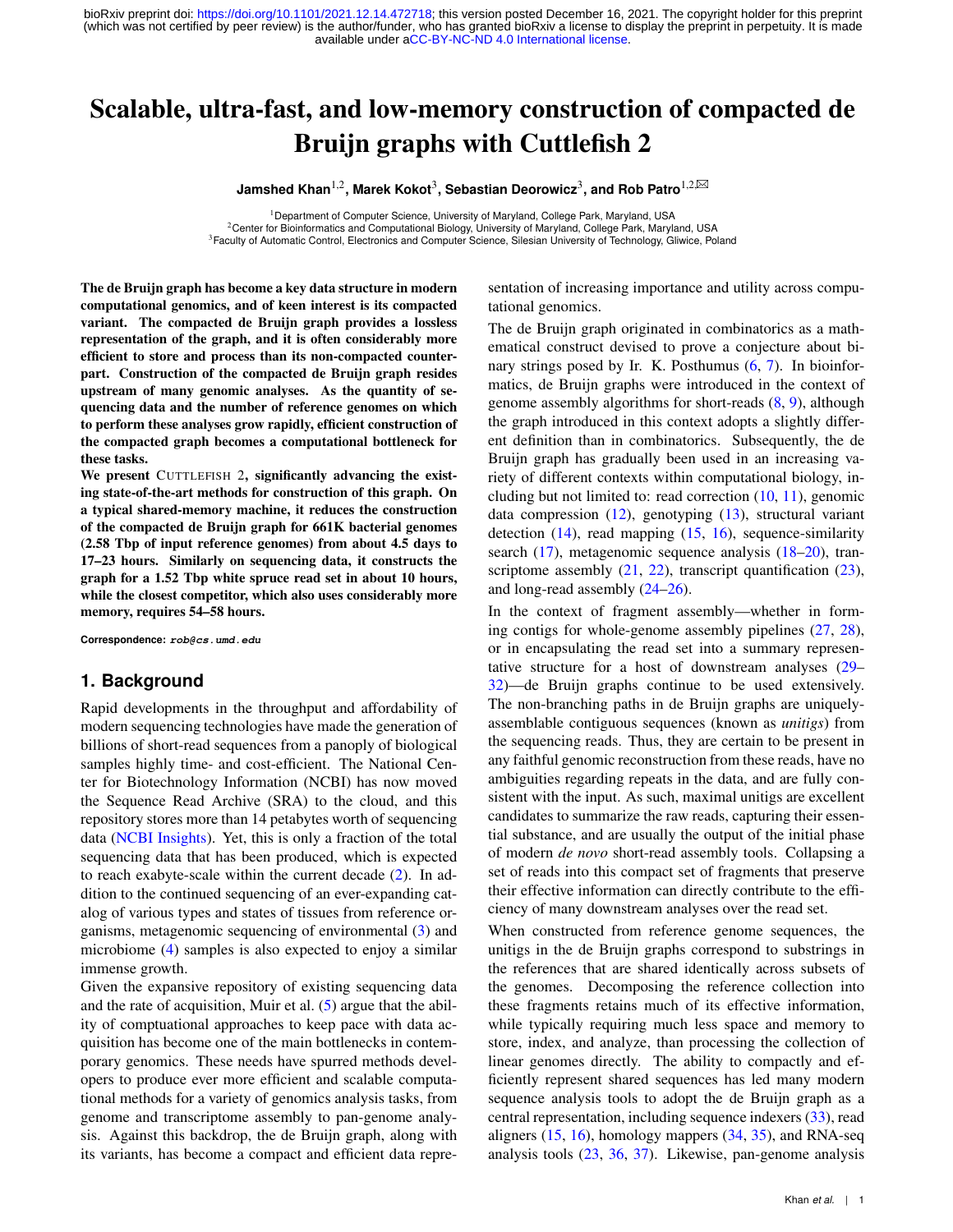2 RESULTS

tools [\(38–](#page-16-33)[43\)](#page-16-34) frequently make use of the maximal unitigs of the input references as the primary units upon which their core data structures and algorithms are built.

The vast majority of the examples described above make use of the *compacted* de Bruijn graph. A de Bruijn graph is compacted by collapsing each of its maximal, non-branching paths (unitigs) into a single vertex. Many computational genomics workflows employing the (compacted) de Bruijn graph are multi-phased, and typically, their most resourceintensive step is the initial one: construction of the regular and/or the compacted de Bruijn graph. The computational requirements for constructing the graph are often considerably higher than the downstream steps—posing major bottlenecks in many applications [\(13,](#page-16-12) [30\)](#page-16-35). As such, there has been a concerted effort over the past several years to develop resource-frugal methods capable of constructing the compacted graph [\(44](#page-16-36)[–51\)](#page-16-37). Critically, solving this problem efficiently and in a context independent from any specific downstream application yields a modular tool [\(45,](#page-16-38) [47\)](#page-16-39) that can be used to enable a wide variety of subsequent computational pipelines.

To address the scalability challenges of constructing the compacted de Bruijn graph, we recently proposed a novel algorithm, CUTTLEFISH [\(44\)](#page-16-36), that exhibited faster performance than pre-existing state-of-the-art tools, using (often multiple times) less memory. However, the presented algorithm is only applicable when constructing the graph from existing reference sequences. It cannot be applied in a number of contexts, such as fragment assembly or contig extraction from raw sequencing data. In this paper, we present a fast and memory-frugal algorithm for constructing compacted de Bruijn graphs, CUTTLEFISH 2, applicable *both* on raw sequencing short-reads and assembled references, that can scale to very large datasets. It builds upon the novel idea of modeling de Bruijn graph vertices as Deterministic Finite Automata (DFA) [\(52\)](#page-16-40) from Khan and Patro [\(44\)](#page-16-36). However, the DFA model itself has been modified, and the algorithm has been generalized, so as to accommodate all valid forms of input. At the same time, in the case of constructing the graph from reference sequences, it is considerably faster than the previous approach, while retaining its frugal memory profile. We evaluated CUTTLEFISH 2 on a collection of datasets with diverse characteristics, and assess its performance compared to other leading compacted de Bruijn graph construction methods. We observed that CUTTLEFISH 2 demonstrates superior performance in all the experiments we consider.

Additionaly, we demonstrate the flexibility of our approach by presenting another application of the algorithm. The compacted de Bruijn graph forms a vertex-decomposition of the graph, while preserving the graph topology [\(47\)](#page-16-39). However, for some applications, only the vertex-decomposition is sufficient, and preservation of the topology is redundant. For example, for applications such as performing presence-absence queries for k-mers or associating information to the constituent k-mers of the input  $(53, 54)$  $(53, 54)$  $(53, 54)$ , any set of strings that preserves the exact set of k-mers from the input sequences can be sufficient. Relaxing the defining requirement of unit-

igs, that the paths be non-branching in the underlying graph, and seeking instead a set of maximal non-overlapping paths covering the de Bruijn graph, results in a more compact representation of the input data. This idea has recently been explored in the literature, with the representation being referred to as a spectrum-preserving string set  $(55)$ , and the paths themselves as simplitigs [\(56\)](#page-17-1). We demonstrate that CUTTLE-FISH 2 can seamlessly extract such maximal path covers by simply constraining the algorithm to operate on some specific subgraph(s) of the original graph. We compared it to the existing tools available in the literature [\(57\)](#page-17-2) for constructing this representation, and observed that it outperforms those in terms of resource requirements.

### <span id="page-1-0"></span>**2. Results**

<span id="page-1-1"></span>**2.1.** CUTTLEFISH 2 **overview.** We present a high-level overview of the CUTTLEFISH 2 algorithm here. A complete treatment is provided in Section [4.3.](#page-9-0)

CUTTLEFISH 2 takes as input a set  $\mathcal R$  of strings, that are either short-reads or whole-genome references, a k-mer length k, and a frequency threshold  $f_0 \geq 1$ . As output, it produces the maximal unitigs of the de Bruijn graph  $G(\mathcal{R}, k)$ . Fig. [1](#page-2-0) highlights the major steps in the algorithm.

CUTTLEFISH 2 first enumerates the set  $\mathcal E$  of edges of  $G(\mathcal R, k)$ , the  $(k+1)$ -mers present at least  $f_0$  times in R. This way the potential sequencing errors, present in case in which read sets are given as input, are discarded. Then the set  $\mathcal V$  of vertices of  $G(\mathcal{R}, k)$ , which are the k-mers present in these  $(k+1)$ -mers, are extracted from  $\mathcal{E}$ . Next, a Minimal Perfect Hash Function (MPHF) f over these vertices is constructed, that maps them bijectively to  $[1,|\mathcal{V}|]$ . This provides a space-efficient way to associate information to the vertices through hashing. Modeling each vertex  $v \in V$  as a Deterministic Finite Automaton (DFA), a piecewise traversal on  $G(\mathcal{R}, k)$  is made using  $\mathcal{E}$ , computing the state  $S_{v}$  of the automaton of each  $v \in V$ —associated to v through  $f(v)$ . The DFA modeling scheme ensures the retention of just enough information per vertex, such that the maximal unitigs are constructible afterwards from the automata states. Then, with another piecewise traversal on  $G(\mathcal{R}, k)$  using  $\mathcal V$  and the states collection S, CUTTLEFISH 2 retrieves all the non-branching edges of  $G(\mathcal{R}, k)$ —retained by the earlier traversal—and stitches them together in chains, constructing the maximal unitigs.

**2.2. Experiments.** We performed a number of experiments to characterize the various facets of the CUTTLEFISH 2 algorithm, its implementation, and some potential applications. We evaluated its execution performance compared to other available implementations of leading algorithms on de Bruijn graphs solving—(1) the compacted graph construction and (2) the maximal path cover problems, applicable on sharedmemory multi-core machines. Although potentially feasible, CUTTLEFISH 2 is not designed as a method to leverage the capability of being distributed on a cluster of compute-nodes. Therefore, we did not consider relevant tools operating in that paradigm. We assessed its ability to construct compacted graphs and path covers for both sequencing reads and large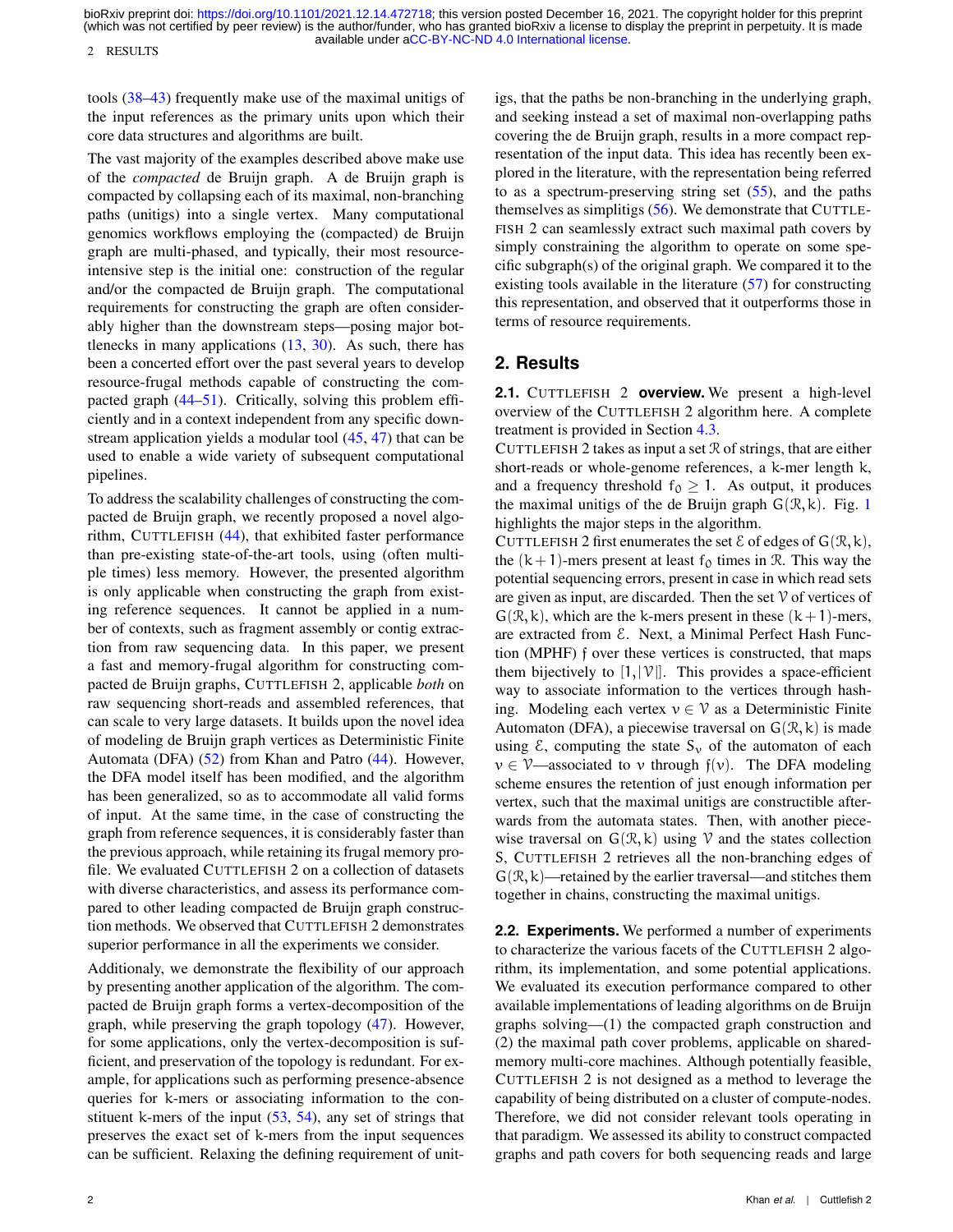<span id="page-2-0"></span>

**Figure 1:** An overview of the CUTTLEFISH 2 algorithm. It is capable of constructing the compacted de Bruijn graph from a collection of either reference sequences or raw sequencing reads. The edges  $((k + 1)$ -mers) of the underlying de Bruijn graph are enumerated from the input, and optionally filtered based on the user-defined threshold. The edges are then used to enumerate the vertices (k-mers) they contain. An MPHF is constructed over the set of vertices, to associate the DFA-state of each vertex to it. Then the edge set is iterated over to determine the state of the DFA of each vertex in the graph, by transitioning the DFA through appropriate states, based on the edges in which the vertex is observed. Then an iteration over the original vertices to stitch together appropriate edges allows the extraction of the maximal unitigs.

pan-genome collections. By working on the  $(k + 1)$ -mer spectrum, the new method performs a substantial amount of data reduction on the input sequences, yielding considerable speedups over the CUTTLEFISH algorithm [\(44\)](#page-16-36) that, instead, requires multiple passes over the input sequences.

Next, we assess some structural characteristics of the algorithm and its implementation. Given an input dataset and a fixed internal parameter  $\gamma$ , the time- and the spacecomplexity of CUTTLEFISH 2 depend on k (see Section [4.4\)](#page-14-0).

We evaluated the impact of k on its execution performance, and also assessed some structural properties of the compacted graph that change with the parameter k. Moreover, we appraised the parallel scalability of the different steps of the algorithm, characterizing the ones that scale particularly well with increasing processor-thread count, as well as those that saturate more quickly.

A diverse collection of datasets has been used to conduct the experiments. We delineate the pertinent datasets for the ex-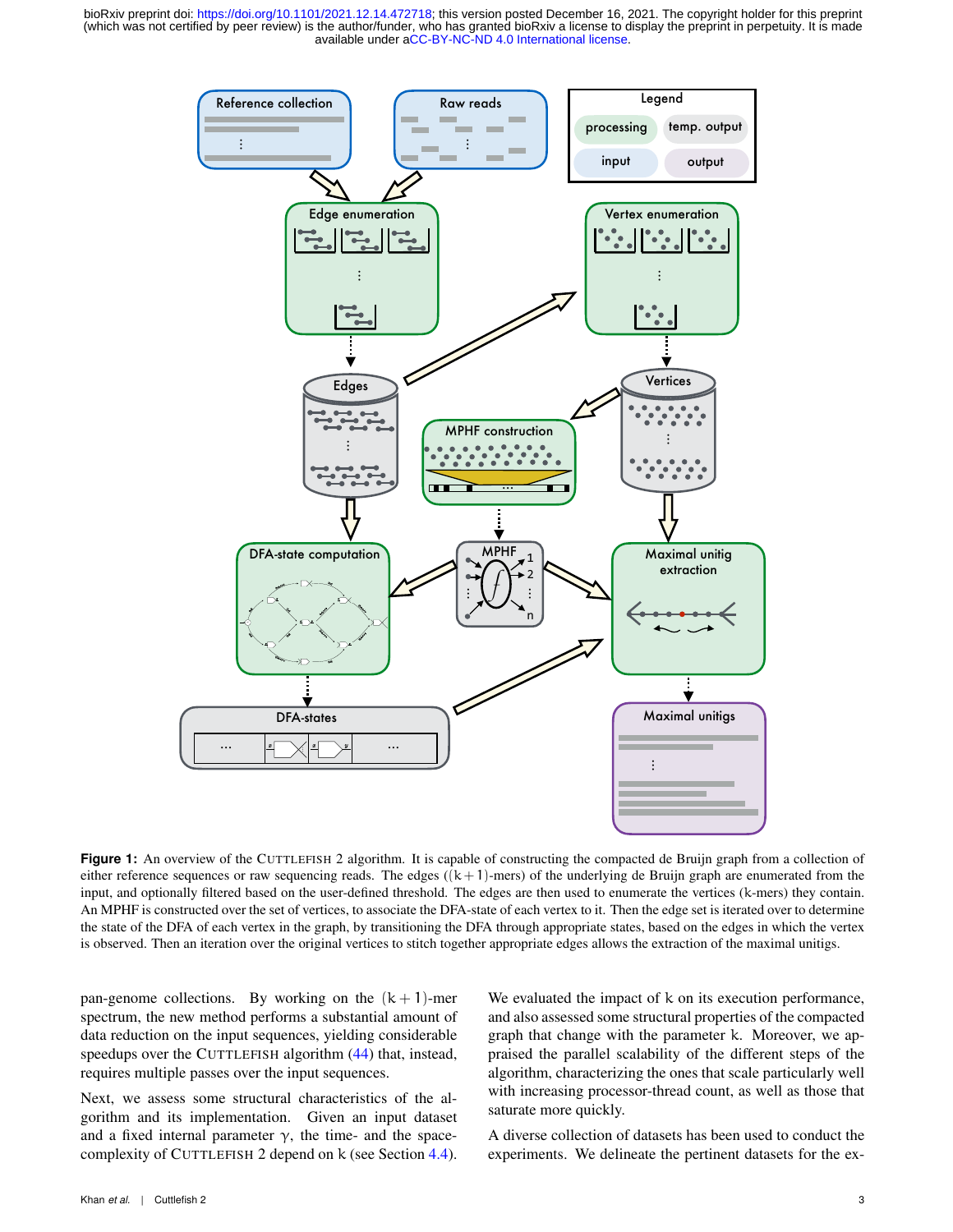2 RESULTS

periments in their corresponding sections. The commands used for executing the different tools are available in Suppl. Sec. [1.8.](#page-0-0)

*Computation system for evaluation.* All experiments were performed on a single server with two Intel Xeon E5-2699 v4 2.20 GHz CPUs having 44 cores in total and enabling up-to 88 threads, 512 GB of 2.40 GHz DDR4 RAM, and a number of 3.6 TB Toshiba MG03ACA4 ATA HDDs. The system is run with Ubuntu 16.10 GNU/Linux 4.8.0-59-generic. The running times and the maximum memory usages were measured with the GNU time command, and the intermediate disk-usages were measured using the Linux commands inotifywait and du.

**2.3. Compacted graph construction for sequencing reads.** We evaluated the performance of CUTTLEFISH 2 in constructing compacted de Bruijn graphs from short-read sequencing data compared to available implementations of other leading compaction algorithms: (1) ABYSS-BLOOM-DBG, the maximal unitigs assembler of the ABYSS 2.0 assembly-pipeline  $(27)$ ,  $(2)$  BIFROST  $(45)$ ,  $(3)$  DEGSM  $(46)$ , and (4) BCALM 2 [\(47\)](#page-16-39).

The performances were tested on a number of short-read datasets with varied characteristics: (1) Mammalian dataset: a human read set (NIST HG004) from an Ashkenazi white female *Homo Sapiens* (paired-end 250 bp Illumina reads with 70x coverage, SRA3440461–95, 148 GB compressed FASTQ), from Zook et al. [\(58\)](#page-17-3); (2) Metagenomic datasets: (i) a gut microbiome read set (ENA PRJEB33098) from nine individuals (paired-end 150 bp Illumina reads with high coverage, ERP115863, 45 GB compressed FASTQ), from Mas-Lloret et al. [\(59\)](#page-17-4); and (ii) a soil metagenome read set (Iowa Corn) from 100-years-cultivated Iowa agricultural corn soil (paired-end 76 bp and 114 bp Illumina reads with low coverage, SRX100357 and SRX099904–06, 152 GB compressed FASTQ), used by Howe et al. [\(60\)](#page-17-5); and (3) Large organism dataset: a white spruce read set (NCBI PRJNA83435) from a Canadian *Picea glauca* tree (paired-end 150 bp and 100 bp Illumina reads with high coverage, SRA056234, 1.14 TB compressed FASTQ), from Birol et al. [\(61\)](#page-17-6). Table [1](#page-4-0) contains the summary results of the benchmarking.

The frequency threshold  $f_0$  of k-mers ((k+1)-mers in case of CUTTLEFISH  $2<sup>1</sup>$  $2<sup>1</sup>$  $2<sup>1</sup>$ ) for the algorithms was approximated using k-mer frequency distributions so as to roughly minimize the misclassification rates of *weak* and *solid* k-mers <sup>[2](#page-3-1)</sup> in these experiments (See Suppl. Sec. [1.1\)](#page-0-0). In many practical scenarios, it might be preferable to skip computing an (approximate) frequency distribution, setting  $f_0$  through some informed choice based on the properties of the input data (e.g. the sequencing depth and protocol). This can incorporate more weak k-mers into the graph. We present the results

for such a scenario in Suppl. Table [2](#page-4-0) on the human read set, setting  $f_0$  to just 2.

Across the different datasets and algorithms evaluated, several trends emerge, notable from Table [1.](#page-4-0) First, we observe that for every dataset considered, CUTTLEFISH 2 is the fastest tool to process the data, while *simultaneously* using the least amount of memory. If we allow CUTTLEFISH 2 to match the memory used by the second most memory-frugal method (which is always BCALM 2 here), then it often completes even more quickly. We note that CUTTLEFISH 2 retains its performance lead over the alternative approaches across a wide range of different data input characteristics.

Among all the methods tested, CUTTLEFISH 2 and BCALM 2 were the only tools able to process all the datasets to completion under the different configurations tested, within the memory and disk-space constraints of the testing system. The rest of the methods generally required substantially more memory, sometimes over an order of magnitude more, depending on the dataset.

Of particular interest is CUTTLEFISH 2's performance compared against BCALM 2. Relative to BCALM 2, CUTTLE-FISH 2 is 1.7–5.3x faster on the human read set, while using 2.1–2.8x less memory. For the metagenomic datasets, it is 4.1–5.9x faster and uses 2.2–3.1x less memory on the gut microbiome data, and is 2.8–8.5x faster using 2.5–2.7x less memory on the soil data. On the largest sequencing dataset here, the white spruce read set, CUTTLEFISH 2 is 5.4– 5.7x faster and is 1.3–2.6x memory-frugal—taking about 10 hours, compared to at least 54 hours for BCALM 2.

The timing-profile of BCALM 2 and CUTTLEFISH 2 excluding their similar initial stage: k-mer and  $(k+1)$ -mer enumeration, respectively, are shown in Suppl. Table [4.](#page-6-0) We also note some statistics of the de Bruijn graphs and their compacted forms for these datasets in Suppl. Table [5.](#page-7-0)

**2.4. Compacted graph construction for reference col-**

**lections.** We assessed the execution performance of CUT-TLEFISH 2 in constructing compacted de Bruijn graphs from whole-genome sequence collections in comparison to the available implementations of the following leading algorithms: (1) BIFROST  $(45)$ ,  $(2)$  DEGSM  $(46)$ , and (3) BCALM 2  $(47)$ . TwoPACo  $(48)$  is another notable algorithm applicable in this scenario, but we did not include it in the benchmarking as its output step lacks a parallelized implementation, and we consider very large sequence collections in this experiment.

We evaluated the performances on a number of datasets with varying attributes: (1) Metagenomic collection: 30,691 representative sequences from the most prevalent human gut prokaryotic genomes, gathered by Hiseni et al. [\(65\)](#page-17-8) ( $\approx$  61B bp, 18 GB compressed FASTA); (2) Mammalian collection: 100 human genomes—7 real sequences from Baier et al. [\(49\)](#page-16-45) and 93 sequences simulated by Minkin et al.  $(48)$  ( $\approx$  294B bp, 305 GB uncompressed FASTA); and (3) Bacterial archive: 661,405 bacterial genomes, collected by Blackwell et al. [\(66\)](#page-17-9) from the European Nucleotide Archive ( $\approx 2.58$ T bp, 752 GB compressed FASTA). Table [2](#page-5-0) conveys the summary results of the benchmarking.

<span id="page-3-0"></span><sup>&</sup>lt;sup>1</sup> From our observations, the distributions of k-mer frequencies and of  $(k+$ 1)-mer frequencies on real data tend to agree closely, resulting in the same  $f_0$ for these experiments for both CUTTLEFISH 2 and the rest of the algorithms, as per the setting-policy used.

<span id="page-3-1"></span><sup>&</sup>lt;sup>2</sup>k-mers occurring frequently enough in input NGS reads are said to be solid k-mers, and the other ones are said to be weak  $(64)$ .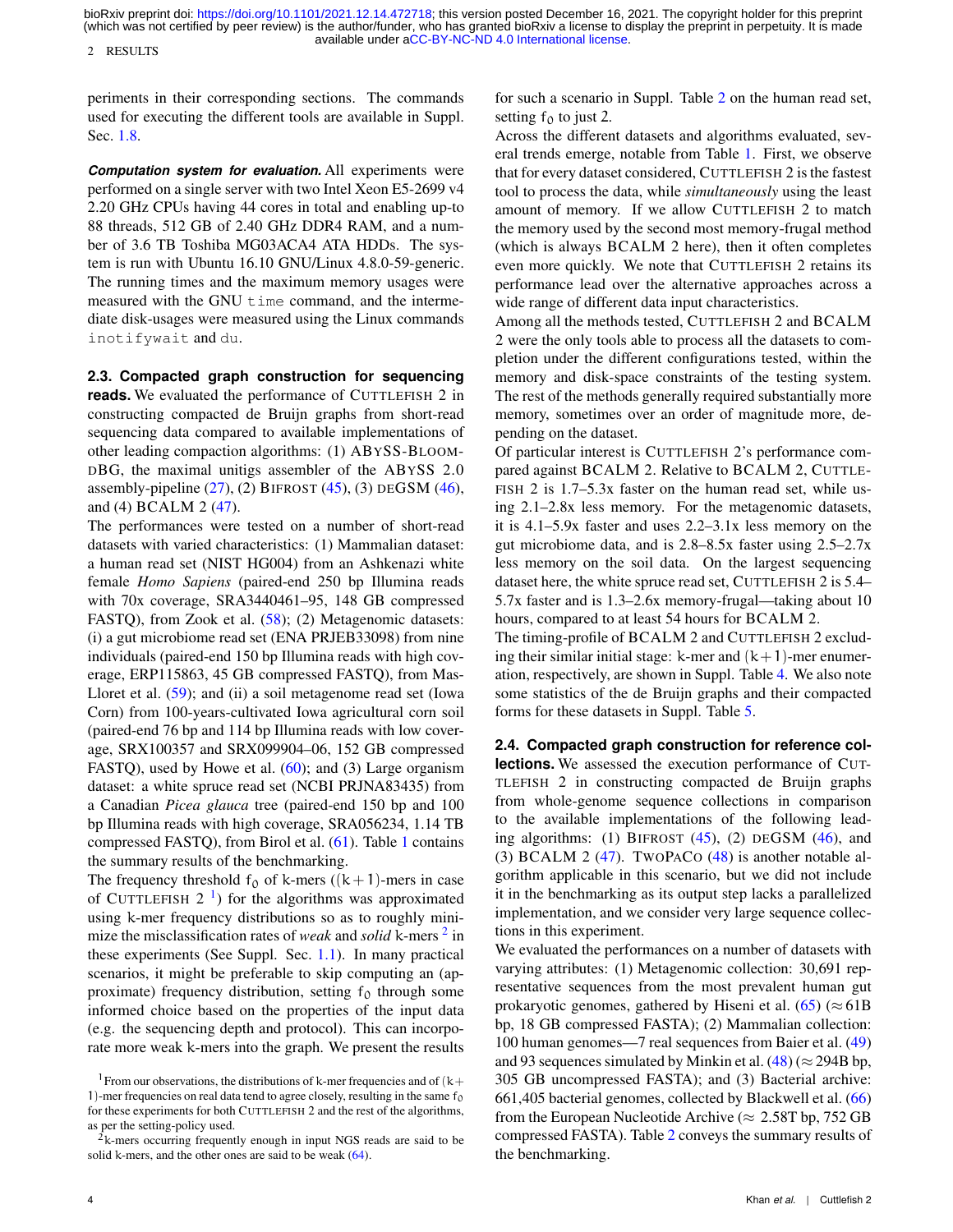|                   |    |         | ABYSS-BLOOM-DBG |              | <b>DEGSM</b><br><b>BIFROST</b> |            | BCALM 2    |             | <b>CUTTLEFISH 2</b>                   |                 |  |
|-------------------|----|---------|-----------------|--------------|--------------------------------|------------|------------|-------------|---------------------------------------|-----------------|--|
|                   |    | Thread- | Small-          | Large-       |                                |            |            | Default     | Match                                 | Un-             |  |
| Dataset           | k  | count   | memory          | memory       |                                |            |            | second-best | restricted                            |                 |  |
|                   |    |         |                 |              |                                |            |            | memory      | memory                                | memory          |  |
|                   |    | 8       | 22h 18m         | 20h 23m      | 2d 09h 32m                     | 10h 36m    | 04h 23m    | 01h 13m     | 01h 10m                               | 01 <sub>h</sub> |  |
|                   | 27 |         | (39.3)          | (71.3)       | (340.7)                        | (235.8)    | (6.7)      | (3.2)       | (6.2)                                 | (11.3)          |  |
| Human             |    | 16      | 11h 38m         | 11h 02m      | 2d 06h 29m                     | 07h 08m    | 04h 58m    | 56m         | 56m                                   | 51m             |  |
|                   |    |         | (39.3)          | (71.3)       | (343.8)                        | (235.8)    | (8.9)      | (3.3)       | (7.6)                                 | (11.3)          |  |
|                   |    | 8       | 16h 32m         | 15h 58m      | 10h 03m                        | 16h 50m    | 04h 01m    | 02h 20m     | 01h 08m                               | 01h 03m         |  |
|                   | 55 |         | (34.0)          | (66.0)       | (70.8)                         | (293.2)    | (7.4)      | (3.5)       | (7.1)                                 | (11.3)          |  |
|                   |    | 16      | 09h 28m         | 08h 37m      | 06h 31m                        | 15h 54m    | 04h 26m    | 02h 02m     | 01h 11m                               | 51m             |  |
|                   |    |         | (34.1)          | (66.1)       | (70.8)                         | (293.3)    | (10.5)     | (3.7)       | (9.5)                                 | (11.3)          |  |
| Gut<br>microbiome | 27 | 16      | 18h 47m         | $20h$ 12 $m$ | 18h 05m                        | 02h 28m    | 02h 34m    | 26m         | 23m                                   | 20 <sub>m</sub> |  |
|                   |    |         | (42.0)          | (74.0)       | (189.9)                        | (157.2)    | (7.7)      | (3.5)       | (6.7)                                 | (26.8)          |  |
|                   | 55 |         | 1d 17h 43m      | 1d 08h 09m   | 03h 33m                        | 06h 53m    | 03h 02m    | 44m         | 25m                                   | 20 <sub>m</sub> |  |
|                   |    |         | (35.9)          | (67.8)       | (53.0)                         | (293.3)    | (12.5)     | (4.0)       | (11.3)                                | (69.9)          |  |
|                   | 27 |         | 1d 18h 35m      | 14h 24m      |                                | 1d 14h 29m | 19h 39m    | 02h 01m     | 02h 18m                               | 01h 35m         |  |
| Soil              |    | 16      | (150.4)         | (275.0)      | $\ast$                         | (235.8)    | (52.0)     | (19.2)      | (40.9)                                | (40.9)          |  |
|                   | 55 |         | 07h 57m         | 06h 36m      | 08h 12m                        | 1d 11h 05m | 08h 30m    | 03h 02m     | 02h 43m                               | 01h 38m         |  |
|                   |    |         | (128.9)         | (256.8)      | (155.1)                        | (293.3)    | (27.5)     | (11.1)      | (23.3)                                | (23.3)          |  |
| White             | 27 |         |                 | X            | X                              |            | 2d 06h 12m | $10h$ $05m$ | 07h 47m                               | 07h 13m         |  |
|                   |    | 16      | $\ast$          |              |                                |            | (36.8)     | (14.0)      | (35.2)<br>10h 08m<br>(23.8)<br>(31.1) | (204.2)         |  |
| spruce            | 55 |         |                 | X            |                                |            | 2d 09h 59m | 10h 12m     |                                       | 07h 24m         |  |
|                   |    |         | $\ast$          |              | X                              |            | (31.6)     |             |                                       | (279.3)         |  |

<span id="page-4-0"></span>**Table 1:** Time- and memory-performance results for constructing compacted de Bruijn graphs from short-read sets.

Each cell contains the running time in wall clock format, and the maximum memory usage in gigabytes, in parentheses. The frequency thresholds  $f_0$  used are as follows: (i) human: 14 (k = 27) and 9 (k = 55); (ii) gut microbiome and soil: 2; and (iii) white spruce: 11 (k = 27) and 7 (k = 55). Some details on executing the different tool implementations are as follows: (1) ABYSS-BLOOM-DBG has two tunable parameters significantly affecting its performance: a Bloom filter [\(62\)](#page-17-10) memory budget and the number of hash functions for the filters. We executed it with two configurations: small-memory (with 4 hashes) and large-memory (with 3 hashes). The memory budgets used in these configurations are as follows: (i) human and gut microbiome: 32 GB and 64 GB; (ii) soil: 64 GB and 128 GB; and (iii) white spruce: 400 GB, and no large-memory execution due to hardware limitations. (2) BIFROST does not support the usage of arbitrary  $f_0$ , and uses a default  $f_0 = 2$ . For a uniform comparison across the tools with  $f_0 = 2$  on the human dataset, see Supplementary Table [2.](#page-4-0) We did not execute BIFROST on the white spruce dataset due to this limitation—while on the human dataset the increases in the vertex-count for BIFROST are approximately 26% (k = 27) and 19% (k = 55), these are 91% and 45% respectively on the white spruce dataset. (3) DEGSM has a maximum-memory parameter, with an upper-limit of 128 GB. We observed that its internal k-mer enumeration steps using JELLYFISH [\(63\)](#page-17-11) use more memory than this limit in all the experiments, and therefore we used 128 GB for DEGSM in all its executions. (4) BCALM 2 also has a maximum-memory option, which we set to the best memory usage obtained from the rest of the algorithms. It also has a maximum disk usage option, which we set to the entire usable space (3.4 TB) of the disk used for its working directory, for maximum efficiency. (5) The CUTTLEFISH 2 implementation also supports tunable memory up-to a certain extent, and we executed it with three settings: (i) default memory: using the default minimum memory of  $\approx$  9.7 bits/vertex (see Section [4.4.2\)](#page-15-0); (ii) match second-best memory: using up-to the memory amount found best in executions other than CUTTLEFISH 2 strict-memory mode; and (iii) unrestricted memory: using no strict upper-limit for memory.

The best performance with respect to each metric in each row is highlighted, where only the default-memory mode is considered for CUTTLEFISH 2. The \*'s and the †'s denote that the corresponding executions could not complete due to hardware shortage of memory and disk-space, respectively. The X's denote that the corresponding executions were not run for reasons noted earlier. Supplementary Table [1](#page-0-0) also includes the intermediate disk-usages incurred by the tools, besides time and memory.

Evaluating the performance of the different tools over these pan-genomic datasets, we observe similar trends to what was observed in Table [1,](#page-4-0) but with even more extreme differences than before. For a majority of the experiment configurations here, only BCALM 2 and CUTTLEFISH 2 were able to finish processing within time- and machine-constraints. Again, CUTTLEFISH 2 exhibits the fastest runtime on all datasets, and the lowest memory usage on all datasets except the human gut genomes (where it consumes 1–2 GB more memory than BCALM 2, though taking 6 to 7 fewer hours to complete).

CUTTLEFISH 2 is 2.4–8.9x faster on the 30K human gut genomes compared to the closest competitors, using similar memory. On the 100 human reference sequences, CUT-TLEFISH 2 is 4.3–4.7x faster, using 5.4–8.4x less memory. The only other tools able to construct this compacted graph successfully are DEGSM for  $k = 27$  (taking 4.3x as long and requiring 8.4x as much memory as CUTTLEFISH 2) and BCALM 2 for  $k = 55$  (taking over 4.7x as long and 5.4x as much memory as CUTTLEFISH 2). Finally, when constructing the compacted graph on the 661,405 bacterial genomes, CUTTLEFISH 2 is the only tested tool able to construct the

Khan *et al.* | Cuttlefish 2 5

graph for  $k = 27$ . For  $k = 55$ , BCALM 2 also completed, taking about 4.5 days, while CUTTLEFISH 2 finished under a day, with similar memory-profile. Overall, we observe that for large pan-genome datasets, CUTTLEFISH 2 is not only considerably faster and more memory-frugal than alternative approaches, but is the only tool able to reliably construct the compacted de Bruijn graph under all the different configurations tested, within the constraints of the experimental system.

Table [4](#page-6-0) notes the timing-profiles for BCALM 2 and CUT-TLEFISH 2 without their first step of k-mer and  $(k+1)$ -mer enumerations, and Table [5](#page-7-0) shows some characteristics of the (compacted) de Bruijn graphs for these pan-genome datasets.

**2.5. Maximal path cover construction.** The execution performance of CUTTLEFISH 2 in decomposing de Bruijn graphs into maximal vertex-disjoint paths was assessed compared to the only two available tool implementations in litera-ture [\(57\)](#page-17-2) for this task: (1) PROPHASM [\(56\)](#page-17-1) and (2) UST [\(55\)](#page-17-0). For sequencing data, we used: (1) a roundworm read set (ENA DRR008444) from a *Caenorhabditis elegans* nematode (paired-end 300 bp Illumina reads, 5.6 GB com-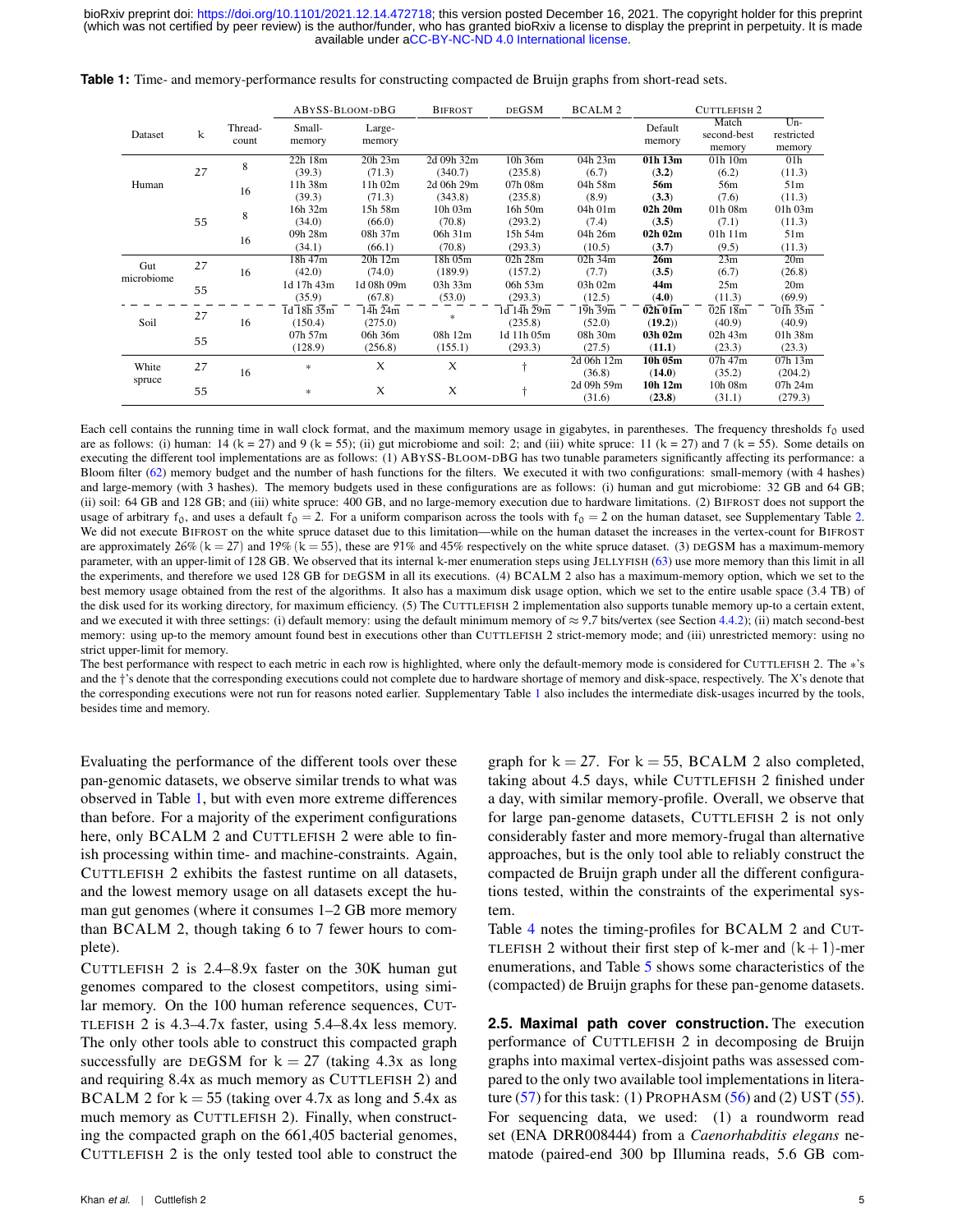2 RESULTS

<span id="page-5-0"></span>**Table 2:** Time- and memory-performance results for constructing compacted de Bruijn graphs from whole-genome reference collections.

|                  |    |         | <b>BIFROST</b>      | <b>DEGSM</b> | <b>BCALM2</b> |                 | <b>CUTTLEFISH 2</b> |
|------------------|----|---------|---------------------|--------------|---------------|-----------------|---------------------|
| Dataset          | k  | Thread- |                     |              |               | Default         | Unrestricted        |
| (genome count)   |    | count   |                     |              |               | memory          | memory              |
|                  |    | 8       | ×,                  |              | 10h 06m       | $01h$ 39m       | $01h$ 39m           |
|                  | 27 |         |                     |              | (21.5)        | (15.2)          | (32.5)              |
| Human gut        |    | 16      |                     |              | 09h 05m       | 01h 01m         | 59 <sub>m</sub>     |
| (30K)            |    |         | *                   |              | (22.0)        | (15.5)          | (32.5)              |
|                  |    |         | 10h 53m             | $\wedge$     | 11h 49m       | 04h 14m         | $03h$ 42m           |
|                  | 55 | 8       | (290.1)             |              | (18.6)        | (20.6)          | (44.4)              |
|                  |    |         | 09h 10m             |              | 09h 45m       | 03h 50m         | 03h 10m             |
|                  |    | 16      | (290.3)             |              | (19.2)        | (20.9)          | (44.3)              |
|                  |    | 8       |                     | 19h 23m      |               | 04h 32m         | 04h 09m             |
|                  | 27 |         | *                   | (235.8)      | ŧ             | (27.7)          | (59.7)              |
| Human            |    |         |                     | 14h 07m      |               | 03h 19m         | 02h 49m             |
| (100)            |    | 16      | *                   | (235.8)      | ŧ             | (28.1)          | (59.7)              |
|                  |    |         |                     |              | 2d 23h 31m    | 15h 08m         | 13h 47m             |
|                  | 55 | 8       | *                   | t            | (302.9)       | (56.0)          | (121.8)             |
|                  |    |         |                     |              |               | 12 <sub>h</sub> | $11h$ 33 $m$        |
|                  |    | 16      | *                   | t            | *             | (56.2)          | (121.8)             |
|                  |    |         |                     |              |               | 16h 38m         | 16h 24m             |
| Bacterial        | 27 | 16      | $\boldsymbol{\chi}$ | X            | ŧ             | (48.7)          | (104.9)             |
| archive $(661K)$ |    |         |                     |              | 4d 10h 11m    | 22h 44m         | 22h 20m             |
|                  | 55 |         |                     |              | (63.3)        | (59.9)          | (129.5)             |

Each cell contains the running time in wall clock format, and the maximum memory usage in gigabytes, in parentheses. All the inputs being genomic sequences, the frequency threshold  $f_0$  is used as 1 with all the tools. The relevant execution details, i.e. setting policy of the maximum memory usage (and maximum disk usage, if applicable) for DEGSM, BCALM 2, and CUTTLEFISH 2 are the same as described in Table [1.](#page-4-0)

The best performance with respect to each metric in each row is highlighted, and only the default-memory mode is considered for CUTTLEFISH 2 for such. The \*'s and the †'s denote that the corresponding executions failed to complete due to hardware shortage of memory and disk-space, respectively. The ‡'s in the BCALM 2 executions denote abnormal terminations, reporting an encountered logic-error. The ∆ in the DEGSM cells for the human gut genomes dataset indicate that the DEGSM executions were stuck in an intermediate stage indefinitely, and they were allowed to run for at least 2 days before being explicitly terminated. For the bacterial archive, we did not execute BIFROST and DEGSM (denoted with the X's) as it is anticipated that insufficient resources would be available for the executions, given their resource-usages on the smaller datasets. Supplementary Table [3](#page-5-0) also includes the intermediate disk-usages incurred by the tools, besides time and memory.

pressed FASTQ); (2) the gut microbiome read set (ENA PR-JEB33098) noted earlier; and (3) the human read set (NIST HG004) noted earlier. For whole-genome data, we used sequences from: (1) a roundworm reference (*Caenorhabditis elegans*, VC2010) [\(67\)](#page-17-12); (2) a human reference (*Homo sapiens*, GRCh38); and (3) 7 real humans, collected from Baier et al. [\(49\)](#page-16-45). Table [3](#page-6-0) presents the summary results of the benchmarking.

We note that CUTTLEFISH 2 outperforms the alternative tools for constructing maximal path covers in terms of the time and memory required. In the context of this task, CUTTLEFISH 2 also offers several qualitative benefits over these tools. For example, PROPHASM exposes only a single-threaded implementation. Further, it is restricted to values of  $k \leq 32$  and only accepts genomic sequences as input (and thus is not applicable for read sets). UST first makes use of BCALM 2 for maximal unitigs extraction—which we observed to be outperformed by CUTTLEFISH 2 in the earlier experiments and then employs a sequential graph traversal on the compacted graph to extract a maximal path cover. For this problem, CUTTLEFISH 2 bypasses the compacted graph construction, and directly extracts a maximal cover.

We observe that compared to the tools, CUTTLEFISH 2 is competitive on single-threaded executions. While on moderate-sized datasets using multiple threads, it was 2–3.8x faster than UST using 2.2–12.6x less memory on sequencing data, and for reference sequences it was 2.8–6.1x faster than UST using 2.9–6.3x less memory.

We also provide a comparison of the maximal unitig-based and the maximal path cover-based representations of de Bruijn graphs in Suppl. Table [6.](#page-0-0) We observe that, for the human read set, the path cover representation requires 19– 24% less space than the unitigs. For the human genome reference and 7 humans pan-genome references, these reductions are 14–22%, and 20–25%, respectively. From the statistics of both the representations on the gut microbiome read set, it is evident that the corresponding de Bruijn graphs are highly branching, as might be expected for metagenomic data. The space reductions with path cover in these graphs are 33–36%.

**2.6. Structural characteristics.** Given an input dataset R and a fixed frequency threshold  $f_0$  for the edges (i.e.  $(k+1)$ mers), the structure of the de Bruijn graph  $G(\mathcal{R}, k)$  is completely determined by the k-mer-size—the edge- and the vertex-counts depend on k, and the asymptotic characteristics of the algorithm are dictated only by the k-mer size k and the hash function space-time tradeoff factor  $\gamma$  (see Sec. [4.4\)](#page-14-0). We evaluated how CUTTLEFISH 2 is affected practically by changes in the k-value. The human read set (NIST HG004) noted earlier was used for these evaluations.

For a range of increasing k-values (and a constant  $\gamma$ ), we measured the execution performance of CUTTLEFISH 2, and the following metrics of the maximal unitigs it produced: the number of unitigs, the average and the maximum unitig lengths, along with the N50<sup>[3](#page-5-1)</sup> and the NGA50<sup>[4](#page-5-2)</sup> scores for

<span id="page-5-1"></span><sup>&</sup>lt;sup>3</sup>Length  $\ell$  of the longest contig such that all the contigs having lengths  $\geq \ell$ sum in size to at least 50% of the sum size of the contigs.

<span id="page-5-2"></span> $4$ Analogous to N50, except for: (1) breaking the contigs into their constituent blocks that can be aligned to an associated reference sequence, and (2) replacing the sum size of contigs with the reference length.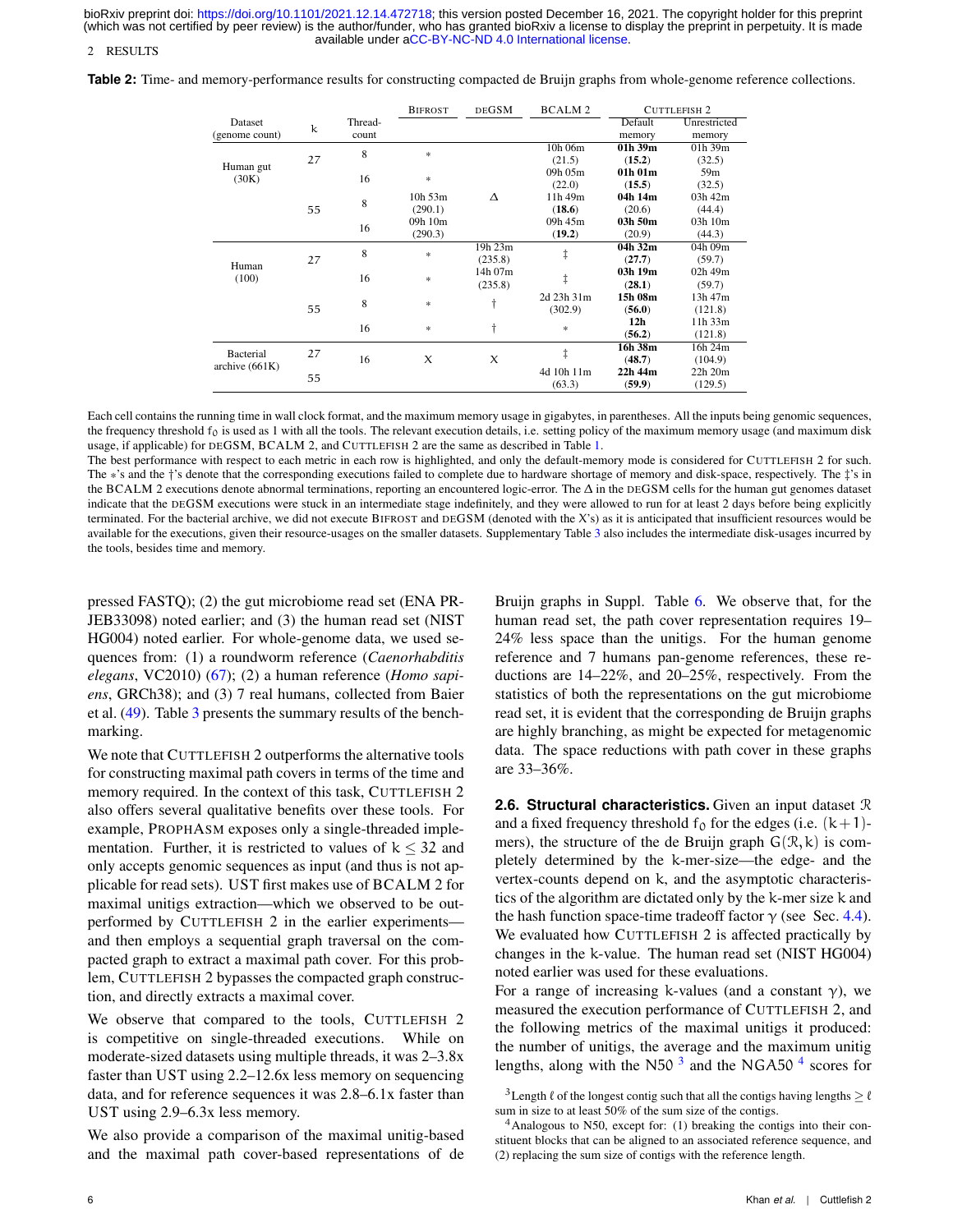<span id="page-6-0"></span>

|  |  |  |  | <b>Table 3:</b> Time- and memory-performance results for decomposing de Bruijn graphs into maximal vertex-disjoint paths. |  |
|--|--|--|--|---------------------------------------------------------------------------------------------------------------------------|--|
|  |  |  |  |                                                                                                                           |  |

|               |                                   |                  | Short-read sets |                   |                               |         |    |                  | Whole-genome references |                                                  |                     |                               |
|---------------|-----------------------------------|------------------|-----------------|-------------------|-------------------------------|---------|----|------------------|-------------------------|--------------------------------------------------|---------------------|-------------------------------|
|               | <b>UST</b><br><b>CUTTLEFISH 2</b> |                  |                 |                   |                               |         |    | PROPHASM         | <b>UST</b>              |                                                  | <b>CUTTLEFISH 2</b> |                               |
| Dataset       | k                                 | Thread-<br>count |                 | Default<br>memory | $Um-$<br>restricted<br>memory | Dataset | k  | Thread-<br>count |                         |                                                  | Default<br>memory   | $Um-$<br>restricted<br>memory |
|               |                                   |                  | 22m             | 11m               | 09m                           | Round-  |    |                  | 03m                     | 08 <sub>m</sub>                                  | 03m                 | 03m                           |
|               | 27                                |                  | (3.7)           | (2.9)             | (11.2)                        |         | 27 |                  | (3.9)                   | (5.6)                                            | (2.0)               | (3.1)                         |
|               |                                   |                  | 07m             | 02m               | 02m                           |         |    | 8                |                         | 02m                                              | 01 <sub>m</sub>     | 01 <sub>m</sub>               |
| Round-        |                                   | 8                | (3.6)           | (2.9)             | (11.1)                        |         |    |                  |                         | (0.8)                                            | (2.0)               | (2.0)                         |
| worm          |                                   |                  | 24m             | 19m               | 15m                           | worm    |    |                  |                         | 10 <sub>m</sub>                                  | 04m                 | 04m                           |
|               | 55                                |                  | (3.2)           | (2.9)             | (11.2)                        |         | 55 |                  |                         | (7.3)                                            | (2.8)               | (3.9)                         |
|               |                                   | 8                | 08m             | 02m               | 02m                           |         |    | 8                |                         | 02m<br>(1.2)<br>03h 59m                          | 01 <sub>m</sub>     | 01 <sub>m</sub>               |
|               |                                   |                  | (3.3)           | (2.9)             | (11.2)                        |         |    |                  |                         |                                                  | (2.8)               | (3.4)                         |
| Gut<br>micro- |                                   | 8                | 09h 02m         | 04h 30m           | 04h 02m                       |         |    |                  | $01h\,54m$              | (38.6)<br>(3.1)<br>14m<br>$01h$ 19 $m$<br>(10.3) | 01h 28m             | 01h 29m                       |
|               | 27                                |                  | (39.2)          | (3.1)             | (26.8)                        |         | 27 |                  | (91.8)                  |                                                  |                     | (11.2)                        |
|               |                                   |                  | 03h 10m         | 53m               | 37m                           |         |    | 8                |                         |                                                  |                     | 12m                           |
|               |                                   |                  | (39.2)          | (3.3)             | (26.9)                        | Human   |    |                  |                         |                                                  | (3.2)               | (11.3)                        |
| biome         |                                   |                  | 10h 36m         | 06h 59m           | 05h 51m                       |         |    |                  |                         | 04h 55m                                          | 02h 16m             | 02h 07m                       |
|               | 55                                |                  | (34.8)          | (3.6)             | (69.9)                        |         | 55 |                  |                         | (30.2)                                           | (3.2)               | (11.3)                        |
|               |                                   | 8                | 03h 24m         | 01h 13m           | 49m                           |         |    | 8                |                         | $01h$ $02m$                                      | 22m                 | 19 <sub>m</sub>               |
|               |                                   |                  | (34.8)          | (3.8)             | (69.9)                        |         |    |                  |                         | (10.0)                                           | (3.4)               | (11.2)                        |
|               | 27                                |                  | 04h 56m         | 01h 18m           | 01h01m                        |         |    |                  | $\ast$                  | 04h 38m                                          | 01h 58m             | $01h$ 46m                     |
| Human         |                                   | 8                | (13.1)          | (3.2)             | (11.3)                        |         | 27 |                  |                         | (20.7)                                           | (3.1)               | (11.2)                        |
|               | 55                                |                  | 04h 56m         | 02h 29m           | 01h 11m                       |         |    | 8                |                         | 01h 49m                                          | 18 <sub>m</sub>     | 15m                           |
|               |                                   |                  | (7.7)           | (3.5)             | (11.3)                        | $7 -$   |    |                  |                         | (20.2)                                           | (3.2)               | (11.2)                        |
|               |                                   |                  |                 |                   |                               | humans  |    |                  |                         | 05h 55m                                          | 02h 48m             | 02h 28m                       |
|               |                                   |                  |                 |                   |                               |         | 55 |                  |                         | (20.7)                                           | (3.4)               | (11.2)                        |
|               |                                   |                  |                 |                   |                               |         |    | 8                |                         | 01h 38m                                          | 27m                 | 21m                           |
|               |                                   |                  |                 |                   |                               |         |    |                  |                         | (20.2)                                           | (3.6)               | (11.2)                        |

Each cell contains the running time in wall clock format, and the maximum memory usage in gigabytes, in parentheses. The frequency thresholds  $f_0$  used for the read sets are as follows: (i) roundworm: 12 (k = 27) and 8 (k = 55); (ii) gut microbiome: 2; and (iii) human: 14 (k = 27) and 9 (k = 55). For the reference sequences,  $f_0$  is 1.

The best performance with respect to each metric in each row is highlighted, where for CUTTLEFISH 2 only its default-memory mode is considered. The \* denotes that the corresponding PROPHASM execution could not complete due to hardware memory shortage.

contig-contiguity. Across the varying k's, Table  $4$  reports the performance- and the unitig-metrics.

The unitig-metrics on this data convey what one might expect—as k increases, so do the average and the maximum lengths of the maximal unitigs, and the N50 and NGA50 metrics, since the underlying de Bruijn graph typically gets less tangled as the k-mer size exceeds repeat lengths [\(69\)](#page-17-13). It is worth noting that, since we consider here just the extraction of unitigs, and no graph cleaning or filtering steps (e.g. bubble popping and tip clipping), we expect the N50 to be fairly short.

Perhaps the more interesting observation to be gleaned from the results is the scaling behavior of CUTTLEFISH 2 in terms of k. While the smallest k-value leads to the fastest overall graph construction, with increase in the machine-word count to encode the k-mers, the increase in runtime is rather moderate with respect to k, which follows the expected asymptotics (see Sec. [4.4.1\)](#page-14-1). On the other hand, we observe that this increase can be offset by allowing CUTTLEFISH 2 to execute with more memory (which helps in the bottleneck step,  $(k + 1)$ -mer enumeration). We also note that, while the timing-profile exhibits reasonably good scalability over the parameter k, the effect on the required memory is rather small—it is not directly determined by the k-value, rather is completely dictated by the distinct k-mer count (see Sec. [4.4.2\)](#page-15-0).

**2.7. Parallel scaling.** We assessed the scalability of CUT-TLEFISH 2 across a varying number of processor-threads. For this experiment, we downsampled the human read set NIST HG004 from 70x to 20x coverage and used this as input. We set k to 27 and 55, and executed CUTTLEFISH 2 with thread-counts ranging in 1–32. For  $k = 27$ , Fig. [2a](#page-7-1) shows the time incurred by each step of the algorithm, and Fig. [2b](#page-7-1) demonstrates their speedups (i.e. factor of improvement in the speed of execution with different number of processor-threads). Suppl. Fig. [2](#page-10-0) shows these metrics for  $k = 55$ .

On the computation system used, we observe that all steps of CUTTLEFISH 2 scale well until about 8 threads. Beyond 8 threads, most steps but the minimal perfect hash construction continue to scale. Fig.  $2a$  shows that the most time-intensive step in the algorithm is the initial edge set enumeration. This step, along with vertex enumeration and DFA states computation, continue to show reasonably good scaling behavior until about 20 threads, then gradually saturating. The final step of unitigs extraction seems to scale well up to the maximum thread-count we tested with (32 in this case).

<span id="page-6-1"></span>It is worth reiterating that all experiments were performed on standard hard drives, and that the most resource-intensive step of edge enumeration can be quite input-output (IO) bound, while the rest of the steps also iterate through the indisk set of edges or vertices—bound by disk-read speed. So one might expect different (and quite possibly better) scaling behavior for the IO-heavy operations when executing on faster external storage, e.g. in the form of SSD or NVMe drives [\(70\)](#page-17-14). This is further evidenced by Kokot et al. [\(71\)](#page-17-15), who show that KMC 3, the method used for the edge and the vertex enumeration steps in CUTTLEFISH 2, could have considerable gains in speed on large datasets when executed on SATA SSDs.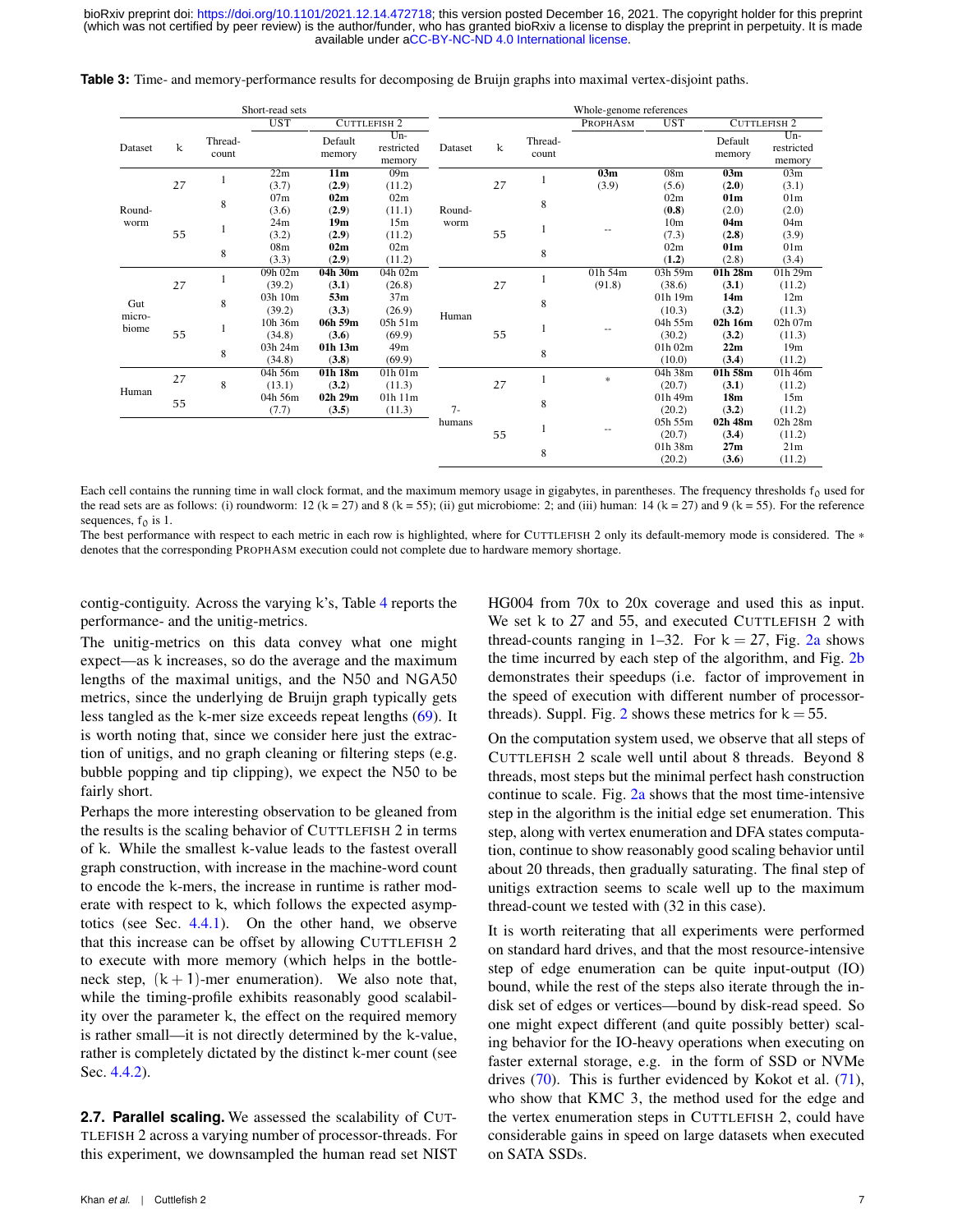### 3 DISCUSSION

<span id="page-7-0"></span>**Table 4:** Time- and memory-performance of CUTTLEFISH 2 for constructing the compacted de Bruijn graph from the human read set NIST HG004, and some corresponding metrics of the output maximal unitigs, over a range of k-mer sizes.

|     |               |             | Performance-metrics | Unitig-metrics |             |             |      |       |  |  |
|-----|---------------|-------------|---------------------|----------------|-------------|-------------|------|-------|--|--|
| k   | k-mer count   | Default     | Unrestricted        | Count          | Avg. length | Max. length | N50  | NGA50 |  |  |
|     |               | memory      | memory              |                | (bp)        | (bp)        | (bp) | (bp)  |  |  |
| 27  | 2,547,479,119 | $1h$ $12m$  | 54m                 | 80,465,421     | 58          | 20,648      | 62   | 425   |  |  |
|     |               | (3.19)      | (11.29)             |                |             |             |      |       |  |  |
| 41  | 2,771,918,177 | 2h19m       | 1h 05m              | 44,768,246     | 102         | 29,381      | 186  | 769   |  |  |
|     |               | (3.48)      | (11.26)             |                |             |             |      |       |  |  |
| 55  | 2,900,387,834 | 2h12m       | 1h 04m              | 28,510,532     | 156         | 32,725      | 386  | 1,030 |  |  |
|     |               | (3.54)      | (11.28)             |                |             |             |      |       |  |  |
| 69  | 2,978,629,926 | $2h$ 42 $m$ | 1h 11m              | 20,361,009     | 214         | 45,495      | 552  | 1,256 |  |  |
|     |               | (3.66)      | (19.49)             |                |             |             |      |       |  |  |
| 83  | 3,029,739,673 | $2h$ 39 $m$ | 1h 04m              | 16,220,627     | 269         | 45,359      | 645  | 1,435 |  |  |
|     |               | (3.68)      | (22.34)             |                |             |             |      |       |  |  |
| 97  | 3.066.350.056 | $3h$ 05 $m$ | 1h 06m              | 13,938,567     | 316         | 57,338      | 675  | 1,543 |  |  |
|     |               | (3.78)      | (30.57)             |                |             |             |      |       |  |  |
| 111 | 3.093.353.953 | $2h$ 53 $m$ | 1h 08m              | 12.683.849     | 354         | 57,402      | 660  | 1,596 |  |  |
|     |               | (3.75)      | (32.18)             |                |             |             |      |       |  |  |
| 125 | 3,111,450,986 | $3h$ 01 $m$ | 1h 16m              | 11,855,026     | 386         | 57,416      | 634  | 1,617 |  |  |
|     |               | (3.80)      | (42.18)             |                |             |             |      |       |  |  |

In performance-metrics, the running times are in wall clock format, and the maximum memory usages are in gigabytes, in parentheses. The frequency threshold  $f_0$  for the  $(k+1)$ -mers is kept fixed at 5. The number of threads used in all the executions is 8. The setting policy of the execution modes (i.e. default-memory and unrestricted-memory) for CUTTLEFISH 2 is as described in Table [1.](#page-4-0) NGA50 is calculated using the tool abyss-samtobreak, having aligned the output contigs to the genome reference GRCh38 using BWA-MEM [\(68\)](#page-17-16).

<span id="page-7-1"></span>

**(a)** Time incurred by each individual step.

**(b)** Speedup of each individual step.

**Figure 2:** Parallel-scaling metrics for CUTTLEFISH 2 across  $1-32$  processor threads, using  $k = 27$  on the (downsampled) human read set NIST HG004, with the frequency threshold  $f_0 = 4$ .

## **3. Discussion**

In this paper, we present CUTTLEFISH 2, a new algorithm for constructing the compacted de Bruijn graph, which is very fast and memory-frugal, and highly-scalable in terms of the extent of the input data it can handle. CUTTLEFISH 2 builds upon the work of Khan and Patro [\(44\)](#page-16-36), which already advanced the state-of-the-art in reference-based compacted de Bruijn graph construction. CUTTLEFISH 2 simultaneously addresses the limitation and the bottleneck of CUTTLEFISH, by substantially generalizing the work to allow graph construction from both raw sequencing reads and reference genome sequences, while offering a more efficient performance profile. It achieves this, in large part, through bypassing the need to make multiple passes over the original input for very large datasets.

As a result, CUTTLEFISH 2 is able to construct compacted de Bruijn graphs much more quickly, while using less memory—both often multiple *times*—than the numerous other methods evaluated. Since the construction of the graph resides upstream of many computational genomics analysis

pipelines, and as it is typically one of the most resourceintensive steps in these approaches, CUTTLEFISH 2 could help remove computational barriers to using the de Bruijn graph in analyzing the ever-larger corpora of genomic data.

In addition to the advances it represents in the compacted graph construction, we also demonstrate the ability of the algorithm to compute another spectrum-preserving string set of the input sequences—maximal path covers that have recently been adopted in a growing variety of applications in the literature [\(57\)](#page-17-2). A simple restriction on the considered graph structure allows CUTTLEFISH 2 to build this construct much more efficiently than the existing methods.

As the scale of the data on which the de Bruijn graph and its variants must be constructed increases, and as the de Bruijn graph itself continues to find ever-more widespread uses in genomics, we anticipate that CUTTLEFISH 2 will enable its use in manifold downstream applications that may not have been possible earlier due to computational challenges, paving the way for an even more widespread role for the de Bruijn graph in high-throughput computational genomics.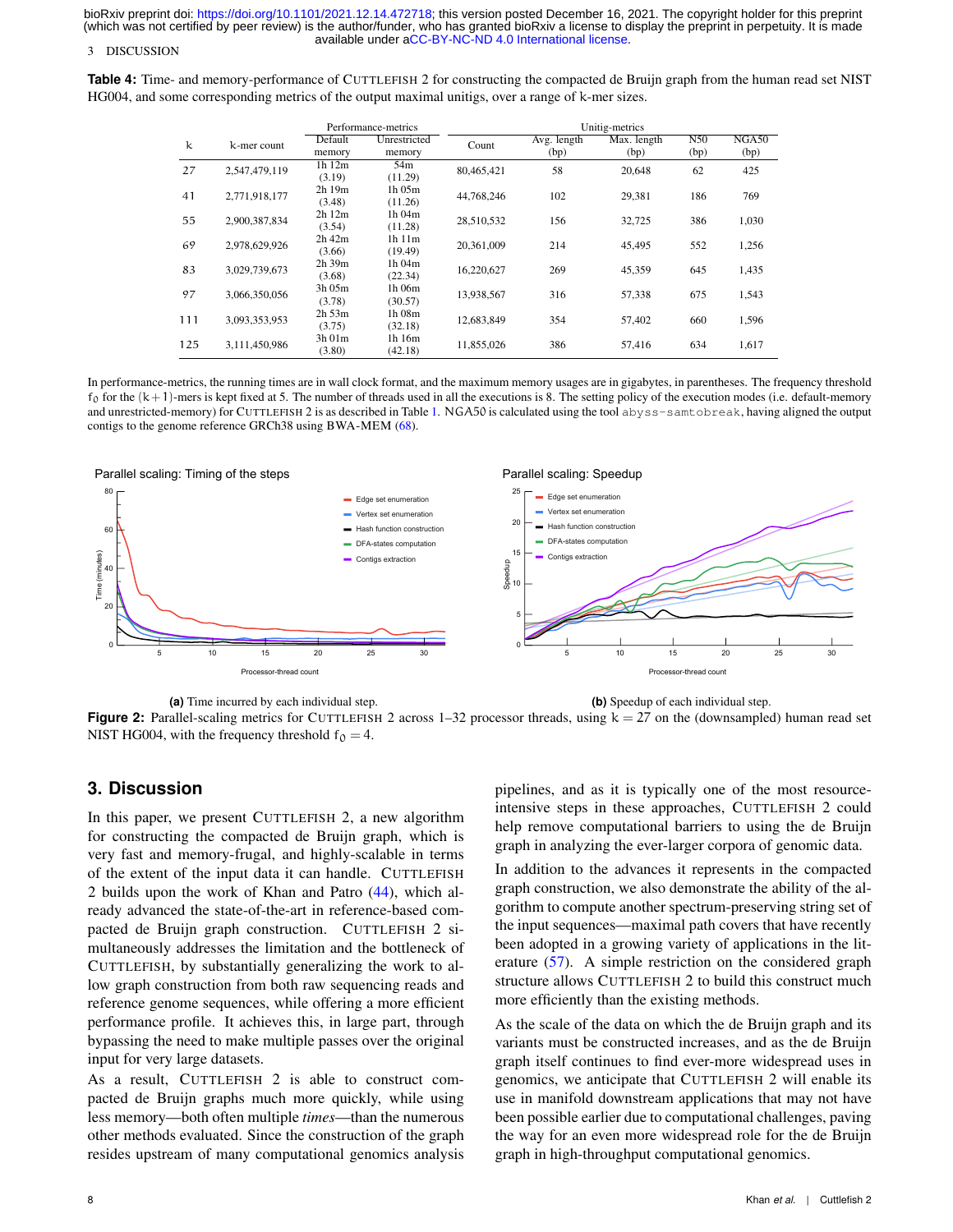CUTTLEFISH 2 is implemented in C++14, and is available open-source at [https://github.com/](https://github.com/COMBINE-lab/cuttlefish) [COMBINE-lab/cuttlefish](https://github.com/COMBINE-lab/cuttlefish).

### **4. Methods**

**4.1. Related work.** Here we briefly discuss the other compacted de Bruijn graph construction algorithms included in the experiments against which we compare CUTTLEFISH 2. The BCALM algorithm [\(50\)](#page-16-46) partitions the k-mers from the input that pass frequency filtering into a collection of diskbuckets according to their minimizers [\(72\)](#page-17-17), and processes each bucket sequentially as per the minimizer-ordering loading all the strings of the bucket into memory, joining (or, *compacting*) them maximally while keeping the resulting paths non-branching in the underlying de Bruijn graph, and distributing each resultant string into some other yet-tobe-processed bucket for potential further compaction, or to the final output. As is, BCALM is inherently sequential. BCALM 2 [\(47\)](#page-16-39) builds upon this use of minimizers to partition the graph, but it modifies the k-mer partitioning strategy so that multiple disk-buckets can be compacted correctly in parallel, and then glues the further compactable strings from the compacted buckets.

ABYSS-BLOOM-DBG is the maximal unitigs assembler of the ABYSS 2.0 assembly tool  $(27)$ . It first saves all the kmers from the input reads into a cascading Bloom filter [\(62\)](#page-17-10) to discard the likely-erroneous k-mers. Then it identifies the reads that consist entirely of retained k-mers, and extends them in both directions within the de Bruijn graph through identifying neighbors using the Bloom filter, while discarding the potentially false-positive paths based on their spans producing the maximal unitigs.

DEGSM first enumerates all the  $(k+2)$ -mers of the input that pass frequency filtering. Then using a parallel external sorting over partitions of this set, it groups together the  $(k+2)$ mers with the same middle k-mer, enabling it to identify the branching vertices in the de Bruijn graph. Then it merges the k-mers from the sorted buckets in a strategy so as to produce a Burrows-Wheeler Transform [\(73\)](#page-17-18) of the maximal unitigs.

BIFROST [\(45\)](#page-16-38) constructs an approximate compacted de Bruijn graph first by saving the k-mers from the input in a Bloom filter [\(62\)](#page-17-10), and then for each potential non-erroneous k-mer, it extracts the maximal unitig containing it by extending the k-mer in both directions using the Bloom filter. Then using a k-mer counting based strategy, it refines the graph by removing the false edges induced by the Bloom filter.

<span id="page-8-2"></span>**4.2. Definitions.** A *string* s is an ordered sequence of symbols drawn from an alphabet  $\Sigma$ . For the purposes of this paper, we assume all strings to be over the alphabet  $\Sigma =$  $\{A, C, G, T\}$ , the DNA alphabet where each symbol has a reciprocal complement—the complementary pairs being  $\{A, T\}$ and  $\{C, G\}$ . For a symbol  $c \in \Sigma$ ,  $\overline{c}$  denotes its complement. |s| denotes the length of s. A k*-mer* is a string with length k.  $s_i$  denotes the *i*'th symbol in s (with 1-based indexing). A *substring* of s is a string entirely contained in s, and  $s_{i..j}$  denotes the substring of s located from its i'th to the j'th indices, inclusive.  $pre_{\ell}(s)$  and  $suf_{\ell}(s)$  denote the prefix and the suffix of s with length  $\ell$  respectively, i.e.  $pre_{\ell}(s) = s_{1..\ell}$ and  $\text{suf}_{\ell}(s) = s_{|s|-\ell+1..|s|}$ , for some  $0 < \ell \leq |s|$ . For two strings x and y with  $\text{snf}_{\ell}(x) = \text{pre}_{\ell}(y)$ , the *l-length glue* operation  $\bigcirc^{\ell}$  is defined as  $x \bigcirc^{\ell} y = x \cdot y_{\ell+1..|y|}$ , where  $\cdot$  denotes the *append* operation.

For a string s, its *reverse complement*  $\overline{s}$  is the string obtained through reversing the order of the symbols in s, and replacing each symbol with its complement, i.e.  $\overline{s} = \overline{s_{|s|}} \cdot ... \cdot$  $\overline{s_2} \cdot \overline{s_1}$ . The *canonical form*  $\hat{s}$  of s is defined as the string  $\hat{s} = min(s, \bar{s})$ , according to some consistent ordering of the strings in  $\Sigma^{|s|}$ . In this paper, we adopt the lexicographic ordering of the strings.

Given a set S of strings and an integer  $k > 0$ , let K and  $\mathcal{K}_{+1}$  be respectively the sets of k-mers and  $(k+1)$ -mers present as substrings in some s ∈ S. The (directed) *nodecentric de Bruijn graph*  $G_1(S, k) = (\mathcal{V}_1, \mathcal{E}_1)$  is a directed graph where the vertex set is  $\mathcal{V}_1 = \mathcal{K}$ , and the edge set  $\mathcal{E}_1$  is induced by  $\mathcal{V}_1$ : a directed edge  $e = (u,v) \in \mathcal{E}_1$  iff  $\text{snf}_{k-1}(u) = \text{pre}_{k-1}(v)$ . The (directed) *edge-centric de Bruijn graph*  $G_2(8, k) = (\mathcal{V}_2, \mathcal{E}_2)$  is a directed graph where the edge set is  $\mathcal{E}_2 = \mathcal{K}_{+1}$ : each  $e \in \mathcal{K}_{+1}$  constitutes a directed edge  $(v_1, v_2)$  where  $v_1 = pre_k(e)$  and  $v_2 = \text{suf}_k(e)$ , and the vertex set  $\mathcal{V}_2$  is thus induced by  $\mathcal{E}_2$ .<sup>[5](#page-8-0)</sup>

In this work, we adopt the edge-centric definition of de Bruijn graphs. Hence, we use the terms k-mer and vertex and the terms  $(k + 1)$ -mer and edge interchangeably. We introduce both variants of the graph here as we compare (in Section [2\)](#page-1-0) our algorithm with some other methods that employ the nodecentric definition.

We use the *bidirected* variant of de Bruijn graphs in the proposed algorithm, and redefine  $\mathcal{K}_{+1}$  to be the set of canonical  $(k+1)$ -mers  $\hat{z}$  such that z or  $\bar{z}$  appears as substring in some  $s \in S$ . <sup>[6](#page-8-1)</sup> For a bidirected edge-centric de Bruijn graph  $G(\mathcal{S}, \mathcal{k}) = (\mathcal{V}, \mathcal{E})$  — (i) the vertex set V is the set of canonical forms of the k-mers present as substrings in some  $e \in \mathcal{K}_{+1}$ , and (ii) the edge set is  $\mathcal{E} = \mathcal{K}_{+1}$ , where an  $e \in \mathcal{E}$  connects the vertices  $\text{pre}_k(e)$  and  $\text{surf}_k(e)$ . A vertex v has exactly two *sides*, referred to as the *front* side and the *back* side.

For a  $(k+1)$ -mer z such that  $\hat{z} \in \mathcal{K}_{+1}$ , let  $u = \text{pre}_k(z)$  and  $v = \text{snf}_k(z)$ . z induces an edge from the vertex u to the vertex v, and it is said to *exit* u and *enter* v. z connects to u's back iff  $pre_k(z)$  is in its canonical form, i.e.  $pre_k(z) = u$ , and otherwise it connects to  $u$ 's front. Conversely,  $z$  connects to v's front iff  $\text{snf}_k(z) = v$ , and otherwise to v's back. Concisely put,  $z$  exits through  $u$ 's back iff  $z$ 's prefix k-mer is canonical, and enters through  $v$ 's front iff  $z$ 's suffix k-mer is canonical. The edge corresponding to z can be expressed as  $((u, s_u), (v, s_v))$ : it connects from the side  $s_u$  of the vertex u to the side  $s_v$  of the vertex v.

<span id="page-8-0"></span><sup>&</sup>lt;sup>5</sup>As per this definition,  $\mathcal{V}_2 = \mathcal{K}$ . We describe in Section [4.3](#page-9-0) a practical consideration that implies that  $\mathcal{V}_2$  need not necessarily be the same as  $\mathcal K$ when some *filtering* is applied on the input S to generate  $\mathcal{K}_{+1}$ .

<span id="page-8-1"></span> $6$ This is to account for the DNA being double-stranded, and a genomic string may come from either of these oppositely-oriented complementary strands.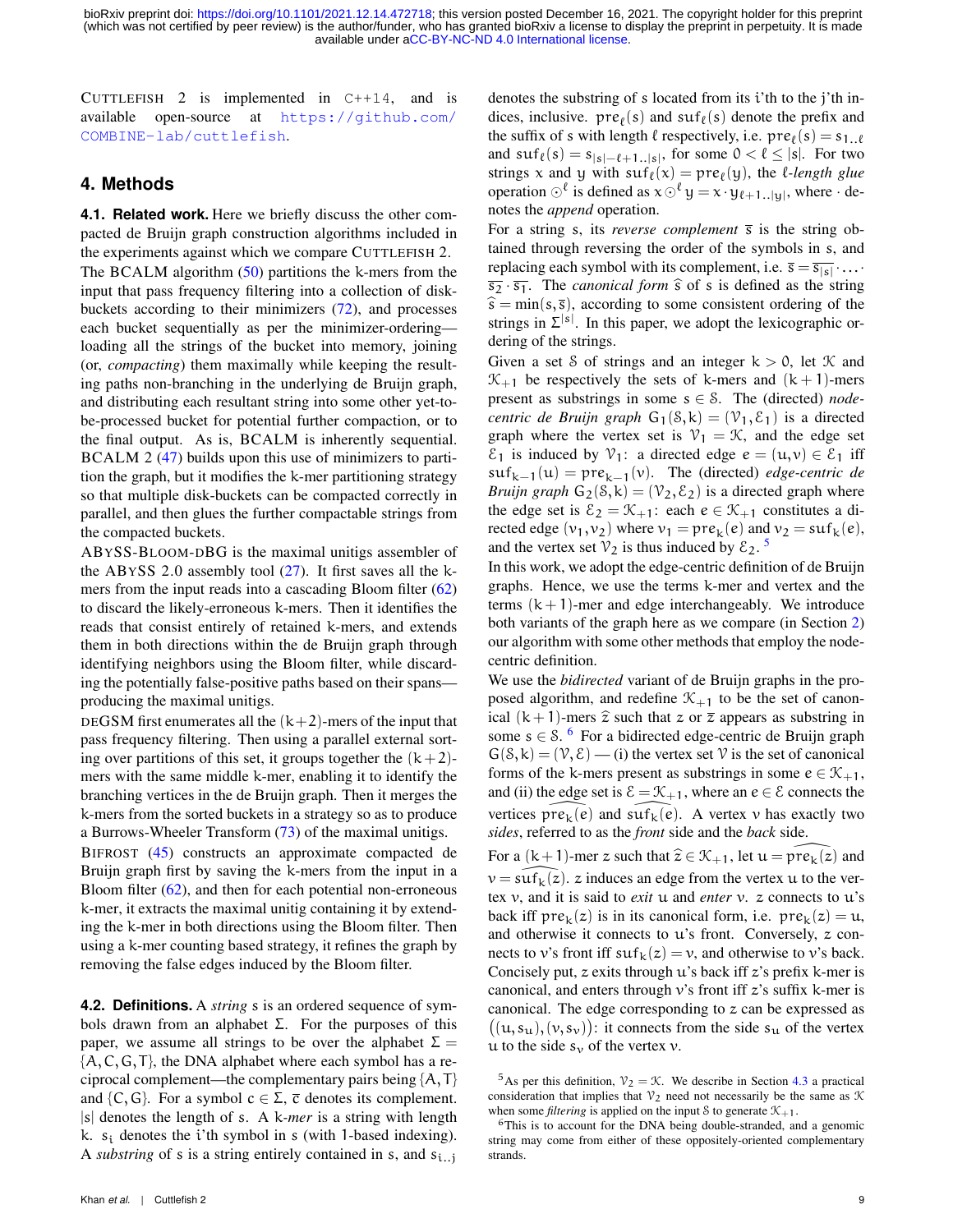4 METHODS

We prove in Lemma [1](#page-0-0) (see Suppl. Sec. [3\)](#page-6-1) that the two  $(k + 1)$ -mers z and  $\overline{z}$  correspond to the same edge, but in reversed directions:  $\overline{z}$  induces the edge  $((v, s_v), (u, s_u))$  opposite from that of z. The two edges for z and  $\overline{z}$  constitute a bidirected edge  $e = \{(u, s_u), (v, s_v)\}\)$ , corresponding to  $\hat{z} \in \mathcal{E}$ . While crossing e during a graph traversal, we say that e *spells* the  $(k + 1)$ -mer z when the traversal is from  $(u, s_u)$  to  $(v, s_v)$ , and it spells  $\overline{z}$  in the opposite direction.

A *walk*  $w = (v_0, e_1, v_1, \dots, v_{n-1}, e_n, v_n)$  is an alternating sequence of vertices and edges in  $G(8, k)$ , where the vertices  $v_i$  and  $v_{i+1}$  are connected with the edge  $e_{i+1}$ , and  $e_i$  and  $e_{i+1}$  are incident to different sides of  $v_i$ . |w| denotes its length in vertices, i.e.  $|w| = n + 1$ .  $v_0$  and  $v_n$  are its *endpoints*, and the  $v_i$  for  $0 < i < n$  are its *internal vertices*. The walks  $(v_0, e_1,...,e_n,v_n)$  and  $(v_n,e_n,...,e_1,v_0)$  denote the same walk but in opposite *orientations*. If the edge  $e_i$  spells the  $(k+1)$ -mer  $l_i$ , then w spells  $l_1 \odot^k l_2 \odot^k ... \odot^k l_n$ . If  $|w| = 1$ , then it spells  $v_0$ . A *path* is a walk without any repeated vertex.

A *unitig* is a path  $p = (v_0, e_1, v_1, \dots, e_n, v_n)$  such that either  $|p| = 1$ , or in  $G(8, k)$ :

- 1. each internal vertex  $v_i$  has exactly one incident edge at each of its sides, the edges being  $e_i$  and  $e_{i+1}$
- 2. and  $v_0$  has only  $e_1$  and  $v_n$  has only  $e_n$  incident to their sides to which  $e_1$  and  $e_n$  are incident to, respectively.

A *maximal unitig* is a unitig  $p = (v_0, e_1, v_1, \ldots, e_n, v_n)$ such that it cannot be extended anymore while retaining itself a unitig: there exists no  $x, y, e_0$ , or  $e_{n+1}$  such that  $(x, e_0, v_0, \ldots, e_n, v_n)$  or  $(v_0, e_1, \ldots, v_n, e_{n+1}, y)$  is a unitig. Fig. [3a](#page-10-0) illustrates an example of the de Bruijn graph and the relevant constructs defined.

A *compacted de Bruijn graph*  $G_c(S, k)$  is obtained through collapsing each maximal unitig of the de Bruijn graph  $G(8, k)$  into a single vertex, through contracting its constituent edges [\(74\)](#page-17-19). Fig. [3b](#page-10-0) shows the compacted form of the graph in Fig.  $3a$ . Given a set S of strings and an integer  $k > 0$ , the problem of constructing the compacted de Bruijn graph  $G_c(\mathcal{S}, k)$  is to compute the maximal unitigs of  $G(\mathcal{S}, k)$ . <sup>[7](#page-9-1)</sup>

A *vertex-disjoint path cover*  $P$  of  $G(S, k) = (V, \mathcal{E})$  is a set of paths such that each vertex  $v \in V$  is present in exactly one path  $p \in \mathcal{P}$ . Unless stated otherwise, we refer to this construct simply as path cover. A *maximal path cover* is a path cover  $P$  such that no two paths in  $P$  can be joined into one single path, i.e. there exists no  $p_1, p_2 \in \mathcal{P}$  such that  $p_1 = (v_0, e_1, \dots, e_n, x)$  and  $p_2 = (x, e'_1, \dots, e'_m, v'_m)$ , for some  $x \in V$ . Fig. [3a](#page-10-0) provides examples of such.

<span id="page-9-0"></span>**4.3. Algorithm.** Given a set R, either of short-reads sequenced from some biological sample, or of reference sequences, the construction of the compacted de Bruijn graph  $G_c(\mathcal{R}, k)$  for some  $k > 0$  is a data reduction problem in computational genomics. A simple algorithm to construct the compacted graph  $G_c$  involves constructing the ordinary de Bruijn graph  $G(\mathcal{R}, k)$  at first, and then applying a graph traversal algorithm [\(75\)](#page-17-20) to extract all the maximal nonbranching paths in G. However, this approach requires constructing the ordinary graph and retaining it in memory for traversal (or organizing it in a way that it can be paged into memory for efficient traversal). Both of these tasks can be infeasible for large enough input samples. This prompts the requirement of methods to construct  $G_c$  directly from  $\mathcal{R}$ , bypassing G. CUTTLEFISH 2 is an asymptotically and practically efficient algorithm performing this task.

Another practical aspect of the problem is that the sequenced reads typically contain errors [\(76\)](#page-17-21). This is offset through increasing the sequencing depth—even if a read  $r \in \mathcal{R}$  contains some erroneous symbol at index i of the underlying sequence being sampled, a high enough sequencing depth should ensure that some other reads in R contain the correct nucleotide present at index i. Thus, in practice, these erroneous symbols need to be identified—usually heuristically—and the vertices and the edges of the graph corresponding to them need to be taken into account. CUTTLEFISH 2 discards the edges, i.e.  $(k+1)$ -mers, that each occur less than some threshold parameter  $f_0$ , and only operates with the edges having frequencies  $> f_0$ .

**4.3.1. Implicit traversals over**  $G(\mathcal{R}, k)$ . When the input is a set *S* of references, the CUTTLEFISH algorithm [\(44\)](#page-16-36) makes a complete graph traversal on the reference de Bruijn graph <sup>[8](#page-9-2)</sup>  $G(8, k)$  through a linear scan over each  $s \in S$ . Also, the concept of *sentinels*  $9 \text{ in } G(8, k)$  $9 \text{ in } G(8, k)$  ensures that a unitig can not span multiple input sequences. In one complete traversal, the branching vertices are characterized through obtaining a particular set of neighborhood relations; and then using another traversal, the maximal unitigs are extracted.

For a set  $R$  of short-reads however, a linear scan over a read  $r \in \mathcal{R}$  may not provide a walk in  $G(\mathcal{R}, k)$ , since r may contain errors, which break a contiguous walk. Additionally, the concept of sentinels is not applicable for reads. Therefore, unitigs may span multiple reads. For a unitig u spanning the reads  $r_1$  and  $r_2$  consecutively, it is not readily inferrable that  $r<sub>2</sub>$  is to be scanned after  $r<sub>1</sub>$  (or the reverse, for an oppositelyoriented traversal) while attempting to extract u directly from R, as the reads are not linked in the input for this purpose. Hence, contrary to the reference-input algorithm  $(44)$  where complete graph traversal is possible with just  $|\mathcal{R}|$  different walks when  $R$  consists of reference sequences, CUTTLE-FISH 2 resorts to making implicit piecewise-traversals over  $G(\mathcal{R}, k)$ .

For the purpose of determining the branching vertices, the piecewise-traversal is completely coarse—each walk traverses just one edge. Making such walks, CUTTLEFISH 2 retains just enough adjacency information for the vertices (i.e.

<span id="page-9-1"></span><sup>&</sup>lt;sup>7</sup>Discarding orientations: the two unitigs  $(v_0,...,v_n)$  and  $(v_n,...,v_0)$ are topologically the same.

<span id="page-9-2"></span><sup>&</sup>lt;sup>8</sup> Introduced by Khan and Patro [\(44\)](#page-16-36), based on the input to the de Bruijn graph constructions being either reference sequences or sequencing reads, the graphs are distinguished as either *reference* or *read de Bruijn graphs*.

<span id="page-9-3"></span> $9^9$ A vertex v is a sentinel if the first or the last k-mer x of an input string corresponds to v. Let v's empty side in x be  $s_v$ . The graph  $G(8, k)$  is modified such that  $s_v$  connects to a special branching vertex  $\gamma$ —preventing unitigs containing v to span farther through  $s_{\nu}$ .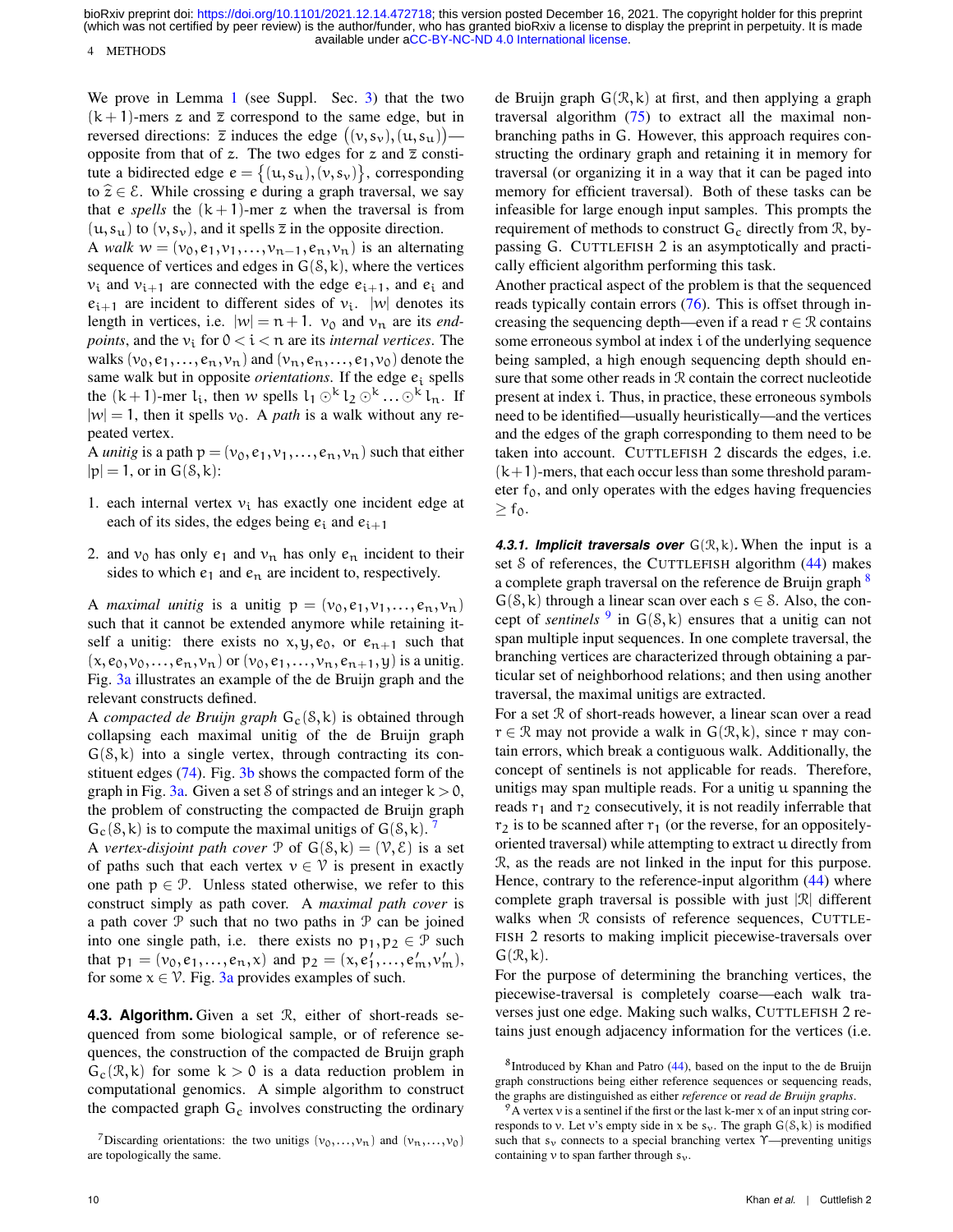<span id="page-10-0"></span>

**Figure 3:** A (bidirected) edge-centric de Bruijn graph  $G(S, k)$  for a set  $S = \{CTAAGAT, CGATGCA, TAAGAGG\}$  of strings and k-mer size  $k = 3$  in [\(a\)](#page-10-0), and its compacted form  $G_c(\delta, k)$  in [\(b\)](#page-10-0).

In the graphs, the vertices are denoted with pentagons—the flat and the cusped ends depict the front and the back sides respectively, and each edge corresponds to some 4-mer(s) in  $s \in S$ . In [\(a\)](#page-10-0), the vertices are the canonical forms of the k-mers in  $s \in S$ . The canonical string  $t$  associated to each vertex v is labelled inside v, to be spelled in the direction from v's front to its back. Using  $t$ , we also refer to v. The label beneath v is  $\hat{t}$ , and is to be spelled in the opposite direction (i.e. back to front). For example, consider the 4-mer CGAT, an edge e in G(8,3). e connects the 3-mers  $x = pre_3(e) = CGA$  and  $y = \text{suf}_3(e) = GAT$ , the vertices being  $u = \hat{x} = CGA$  and  $v = \hat{y} = ATC$ <br>respectively x is canonical and thus e exits through u's bock; whereas u is non-canonical and hence e e respectively. x is canonical and thus e exits through u's back; whereas y is non-canonical and hence e enters through v's back.

(CTA,TAA,AAG) is a walk, a path, and also a unitig (edges not listed). (CGA,ATC,ATG) is a walk and a path, but not a unitig—the internal vertex ATC has multiple incident edges at its back. The unitig (CTA,TAA,AAG) is not maximal, as it can be extended farther through AAG's back. Then it becomes maximal and spells CTAAGA. There are four such maximal unitigs in  $G(8,3)$ , and contracting each into a single vertex produces  $G_c(8,3)$ , in [\(b\)](#page-10-0).

There are two different maximal path covers of  $G(8,3)$ : spelling {CTAAGATGC, CGA, CCTC} and {CTAAGAGG, CGATGC}.

only the internal edges of the unitigs) so that the unitigs can then be piecewise-constructed without the input R. Avoiding the erroneous vertices is done through traversing only the *solid* edges ((k+1)-mers occurring  $\geq$  f<sub>0</sub> times in R, where  $f_0$  is a heuristically-set input parameter).

Stitching together the pieces of a unitig is accomplished by making another piecewise-traversal over  $G(\mathcal{R}, k)$ , not by extracting those directly from the input sequences (opposed to CUTTLEFISH  $(44)$ ). Each walk comprises the extent of a maximal unitig—the edges retained by the earlier traversal are used to make the walk and to stitch together the unitig.

In fact, the graph traversal strategy of CUTTLEFISH for reference inputs S is a specific case of this generalized traversal, where a complete graph traversal is possible through a *linear* scan over the input, as each  $s \in \mathcal{S}$  constitutes a complete walk over  $G({s}, k)$ . Besides, the maximal unitigs are tiled linearly in the sequences  $s \in \mathcal{S}$ , and determining their terminal vertices is the core problem in that case; as extraction of the unitigs can then be performed through walking between the terminal vertices by scanning the  $s \in \mathcal{S}$ .

*4.3.2. A deterministic finite automaton model for vertices.* While traversing the de Bruijn graph  $G(\mathcal{R}, k) = (\mathcal{V}, \mathcal{E})$  for the purpose of determining the maximal unitigs, it is sufficient to only keep track of information for each side  $s<sub>v</sub>$  of each vertex  $v \in V$  that can categorize it into one of the following classes:

- 1. no edge has been observed to be incident to  $s_v$  yet
- 2.  $s_v$  has multiple distinct incident edges
- 3.  $s_v$  has exactly one distinct incident edge, for which there are  $|\Sigma| = 4$  possibilities (see Lemma [2,](#page-0-0) Suppl. Sec. [3\)](#page-6-1).

Thus there are six classes to which each  $s_v$  may belong, and since v has two sides, it can be in one of  $6 \times 6 = 36$  distinct configurations. Each such configuration is referred to as a *state*.

CUTTLEFISH 2 treats each vertex  $v \in V$  as a Deterministic Finite Automaton (DFA)  $M_v = (Q, \Sigma', \delta, q_0, Q')$ :

**States:** Q is the set of the possible 36 states for the automaton. Letting the number of distinct edges at the front with f and at the back with b for a vertex v with a state q, and based on the incidence characteristics of v, the states  $q \in \mathcal{Q}$ can be partitioned into four disjoint *state-classes*: (1) *fuzzyfront fuzzy-back* ( $f \neq 1$ , $b \neq 1$ ), (2) *fuzzy-front unique-back*  $(f \neq 1, b = 1)$ , (3) *unique-front fuzzy-back*,  $(f = 1, b \neq 1)$ , and (4) *unique-front unique-back* ( $f = 1, b = 1$ ).

**Input symbols:**  $\Sigma' = \{(s,c) : s \in \{\text{front}, \text{back}\}, c \in \Sigma\}$ is the set of the input symbols for the automaton. Each incident edge e of a vertex u is provided as input to u's automaton. For u, an incident edge  $e = \{(u, s_u), (v, s_v)\}\)$  can be succinctly encoded by its incidence side  $s_u$  and a symbol  $c \in \Sigma$ —the  $(k+1)$ -mer  $\hat{z}$  for e is one of the following, depending on  $s_u$  and whether  $\hat{z}$  is exiting or entering u: u· c,  $\overline{\mathfrak{u}}\cdot c$ ,  $c\cdot\mathfrak{u}$ , or  $c\cdot\overline{\mathfrak{u}}$ .

**Transition function:**  $\delta : \mathcal{Q} \times \Sigma' \to \mathcal{Q} \setminus \{q_0\}$  is the function controlling the state-transitions of the automaton. Fig. [4](#page-11-0) illustrates the state-transition diagram for an automaton as per δ.

**Initial state:**  $q_0 \in \mathcal{Q}$  is the initial state of the automaton. This state corresponds to the configuration of the associated vertex at which no edge has been observed to be incident to either of its sides.

**Accept states:**  $Q' = Q \setminus \{q_0\}$  is the set of the states corresponding to vertex-configurations having at least one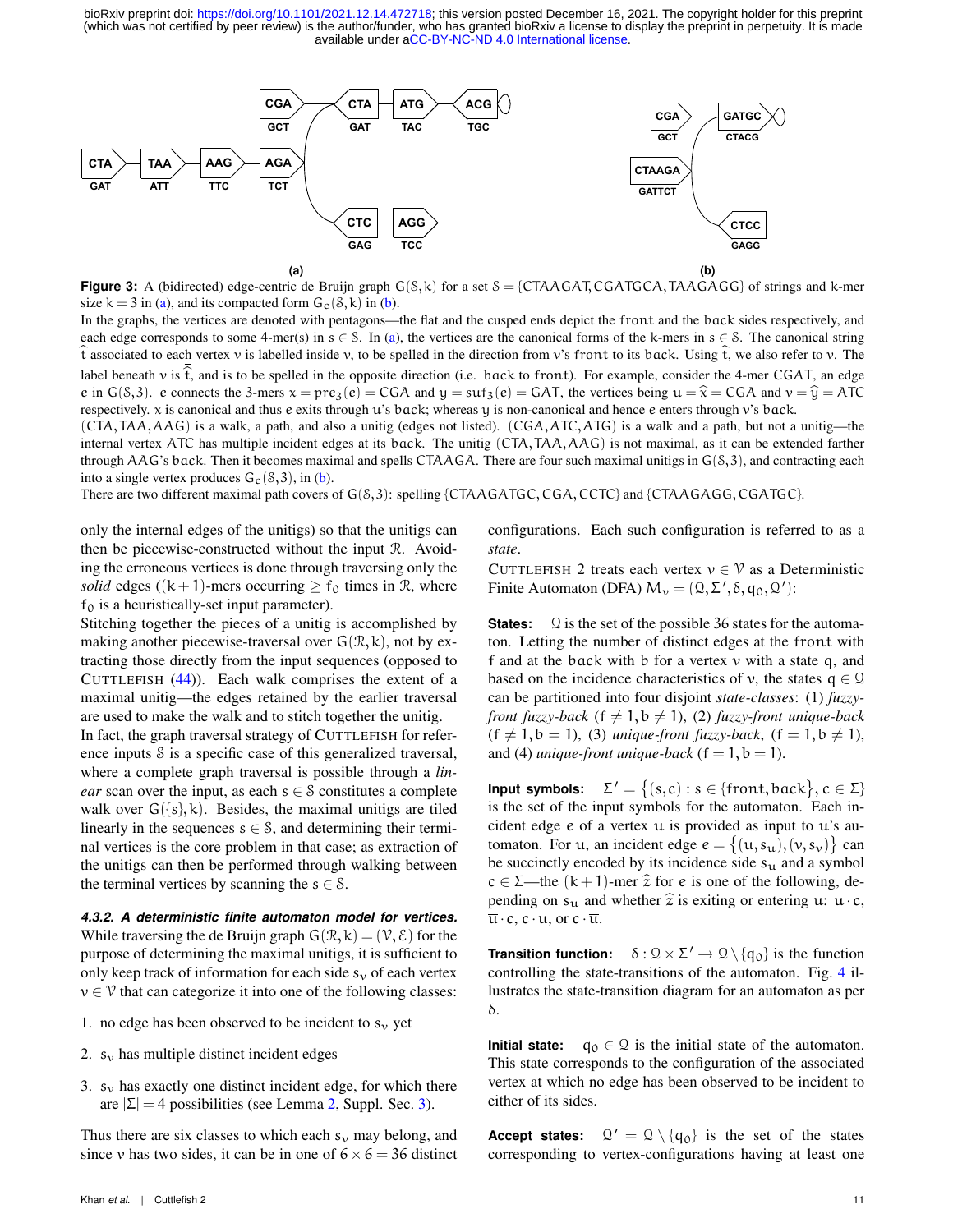#### 4 METHODS

<span id="page-11-0"></span>

**Figure 4:** The state-transition diagram for an automaton  $M_v = (Q, \Sigma', \delta, q_0, Q')$ . Each node in the diagram represents a collection of states  $q \in \mathcal{Q}$ , and  $q_0$  is the initial state of M<sub>v</sub>. A node may represent multiple states collectively. For example, the node at the center of the figure with the symbols x and y at its flat and cusped ends respectively represents 16 states (all the ones from the state-class *unique-front unique-back*). Thus each node  $\mathcal{Q}_k$  represents a disjoint subset of  $\mathcal{Q}$ . The pictorial shape of  $\mathcal{Q}_k$  is similar to that of a de Bruijn graph vertex (see Fig. [3\)](#page-10-0), and denotes the incidence characteristics of the vertices having their automata in states in  $\mathbb{Q}_k$ : for a vertex v with its automaton in state  $q_k \in Q_k$ , a unique symbol at side s of  $Q_k$  means that v has a distinct edge at side s, ellipsis means multiple unique edges, and absence of any symbol means no edge has been observed incident to that side.

A directed edge  $(Q_i, Q_j)$  labelled with  $(s, c)$  denotes transitions from a state  $\mathsf{q}_i \in \mathbb{Q}_i$  to a state  $\mathsf{q}_j \in \mathbb{Q}_j$ , and  $(s, c)$  symbolizes the corresponding input fed to an automaton at state  $\mathfrak{q}_i$  for that transition to happen. That is,  $\delta\big(\mathfrak{q}_i, (s,c)\big) = \mathfrak{q}_j$ . Thus these edges pictorially encode the transition function δ. For the automaton M<sub>ν</sub> of a vertex v, an input (s,c) means that an edge e is being added to its side s  $\in \{f, b\}$ ; along with s and v, the character  $c \in \Sigma$  succinctly encodes e. f and b are shorthands for front and back, respectively. Self-transition is possible for each state  $q \in \mathcal{Q}'$ , and are not shown here for brevity.

edge. [10](#page-11-1)

*4.3.3. Algorithm overview.* We provide here a high-level overview of the C[UTTLEFISH](#page-11-2)  $2(R, k, f_0)$  algorithm. The input to the algorithm is a set  $\Re$  of strings, an odd integer  $k > 0$ , and an abundance threshold  $f_0 > 0$ ; the output is the set of strings spelled by the maximal unitigs of the de Bruijn graph  $G(\mathcal{R}, k)$ .

CUTTLEFISH  $2(\mathcal{R}, k, f_0)$ 

- <span id="page-11-2"></span>1  $\mathcal{E} \leftarrow$  ENUMERATE-EDGES( $\mathcal{R}, k, f_0$ )<br>2  $\mathcal{V} \leftarrow$  EXTRACT-VERTICES( $\mathcal{E}$ )
- 2  $\mathcal{V} \leftarrow$  EXTRACT-VERTICES( $\mathcal{E}$ )<br>3 h  $\leftarrow$  CONSTRUCT-MINIMAL-
- 3  $h \leftarrow \text{CONSTRUCT-MINIMAL-PERFECT-HASH}(\mathcal{V})$ <br>4  $S \leftarrow \text{COMPUTE-AUTOMATOR-STATES}(\mathcal{E}, h)$
- 4 S ← COMPUTE-AUTOMATON-STATES( $\mathcal{E}, h$ )<br>5 U ← EXTRACT-MAXIMAL-UNITIGS( $\mathcal{V}, h, S$ )
- $\mathcal{U} \leftarrow$  EXTRACT-MAXIMAL-UNITIGS $(\mathcal{V}, h, S)$

C[UTTLEFISH](#page-11-2)  $2(\mathcal{R}, k, f_0)$  executes in five high-level stages, and Fig. [1](#page-2-0) illustrates these steps. Firstly, it enumerates the set  $\&$  of edges, i.e.  $(k+1)$ -mers that appear at least  $f_0$  times in  $\mathcal{R}$ . Then the set  $\mathcal V$  of vertices, i.e. k-mers are extracted from  $\epsilon$ . Having the distinct k-mers, it constructs a minimal perfect hash function  $h$  over  $V$ . At this point, a hash table structure is set up for the automata—the hash function being h, and each hash bucket having enough bits to store a state encoding. Then, making a piecewise traversal over  $G(\mathcal{R}, k)$ using  $\epsilon$ , CUTTLEFISH 2 observes all the adjacency relations in the graph, making appropriate state transitions along the way for the automata of the vertices  $u$  and  $v$  for each edge  $\{(u,s_u), (v,s_v)\}\$ . After all the edges in  $\mathcal E$  are processed, each automaton  $M_{v}$  resides in its correct state. Due to the design characteristic of the state-space  $\mathcal{Q}$  of  $M_{\nu}$ , the internal vertices of the unitigs in  $G(\mathcal{R}, k)$ , as well as the non-branching sides of the branching vertices have their incident edges encoded in their states. CUTTLEFISH 2 retrieves these unitig-internal edges and stitches them together in chains until branching vertices are encountered, thus extracting the maximal unitigs implicitly through another piecewise traversal, with each

<span id="page-11-1"></span><sup>&</sup>lt;sup>10</sup> Formally,  $\mathcal{Q}'$  is the set of states reachable from  $q_0$  through transitions as per some definite patterns of input symbols. For our purposes, recognizing specific input patterns is not a concern—rendering this parameter redundant—we define it as the set of the final states an automaton can be in having fed all its inputs.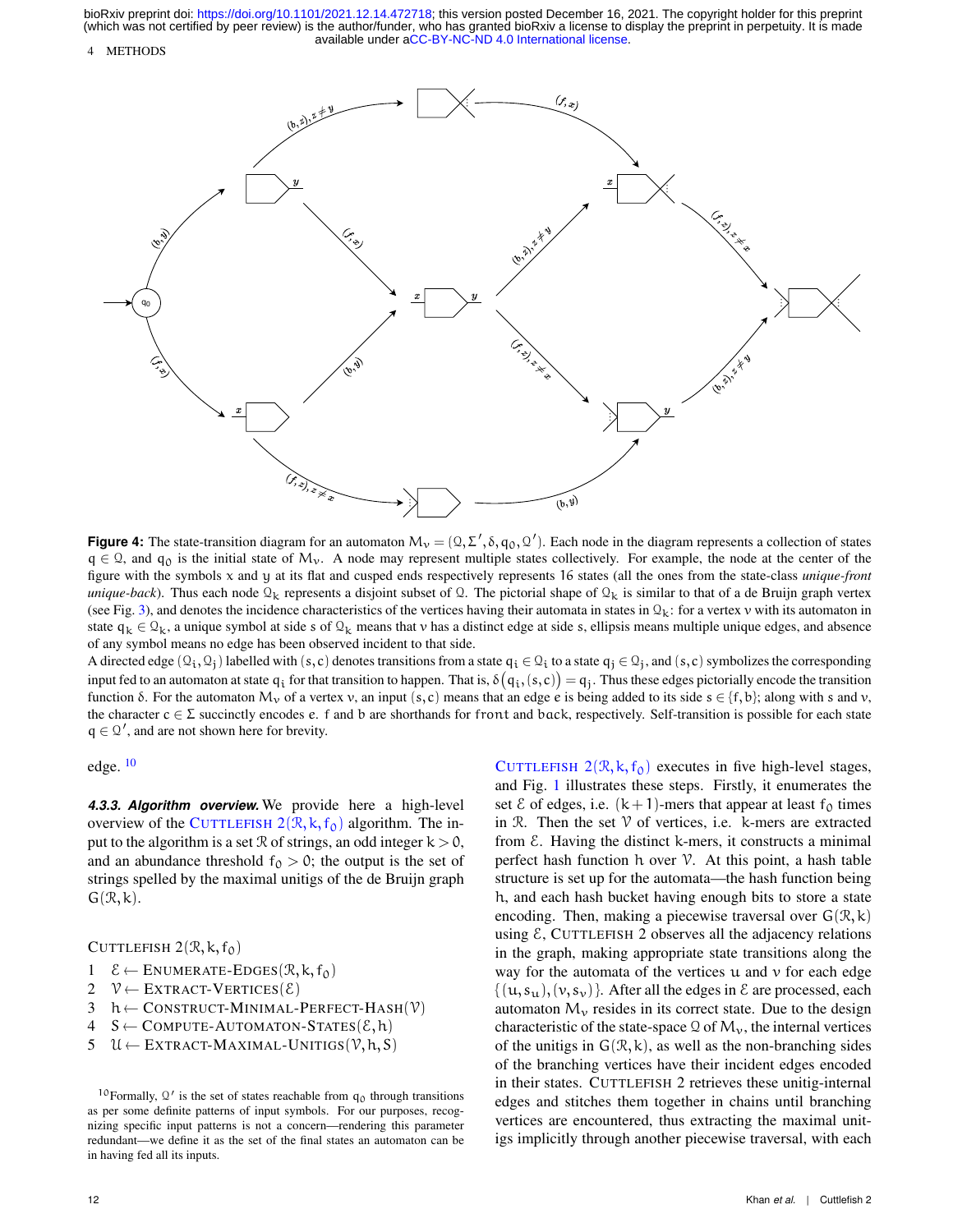walk spanning a maximal unitig.

These major steps in the algorithm are detailed in the following subsections. Then we analyze the asymptotic characteristics of the algorithm in Section [4.4.](#page-14-0) Finally, we provide a proof of its correctness in Theorem [1](#page-0-0) (see Suppl. Sec. [3\)](#page-6-1).

<span id="page-12-4"></span>*4.3.4. Edge set construction.* The initial enumeration of the edges, i.e.  $(k+1)$ -mers from the input set R is performed with the KMC 3 algorithm  $(71)$ . KMC 3 enumerates the  $\ell$ -mers of its input in two major steps. Firstly, it partitions the  $\ell$ -mers based on *signatures*—a restrictive variant of *minimizers* <sup>[11](#page-12-0)</sup>. Maximal substrings from the input strings with all their  $\ell$ -mers having the same signature (referred to as *super*  $\ell$ *-mers*) are partitioned into bins corresponding to the signatures. Typically the number of bins is much smaller than the number of possible signatures, and hence each bin may contain strings from multiple signatures (set heuristically to balance the bins). In the second phase, for each partition, its strings are split into substrings called  $(\ell, x)$ *-mers*—an extension of  $\ell$ -mers. These substrings are then sorted using a most-significant-digit radix sort  $(77)$  to unify the repeated  $\ell$ mers in the partition. For  $\ell = k + 1$ , the collection of these deduplicated partitions constitute the edge set  $\mathcal{E}$ .

*4.3.5. Vertex set extraction.* CUTTLEFISH 2 extracts the distinct canonical k-mers—vertices of  $G(\mathcal{R}, k)$ —from  $\mathcal E$ through an extension of KMC 3 [\(71\)](#page-17-15) (See Suppl. Sec. [2.1\)](#page-1-1). For such, taking  $\&$  as input, KMC 3 treats each  $(k+1)$ -mer  $e \in \mathcal{E}$  as an input string, and enumerates their constituent k-mers applying its original algorithm. Using  $\epsilon$  instead of R as input reduces the amount of work performed in this phase through utilizing the work done in the earlier phase skipping another pass over the entire input set R, which can be computationally substantial.

*4.3.6. Hash table structure setup.* An associative data structure is required to store the transitioning states of the automata of the vertices of  $G(\mathcal{R}, k)$ . That is, association of some encoding of the states to each canonical k-mer is required. Some off-the-shelf hash table can be employed for this purpose. Due to hash collisions, general-purpose hash tables typically need to store the keys along with their associated data—the key set  $\mathcal V$  may end up taking  $k \log_2 |\Sigma| = 2k$ bits/k-mer in the hash table  $12$ . In designing a more efficient hash table structure, CUTTLEFISH 2 makes use of the facts that: (i) the set  $V$  of keys is static—no alien keys will be encountered while traversing the edges in  $\mathcal{E}$ , since  $\mathcal V$  is constructed from  $\mathcal{E}$ ; and (ii)  $\mathcal{V}$  has been enumerated at this point. A *Minimal Perfect Hash Function* (MPHF) is applicable in this setting. Given a set K of keys, a *perfect hash function* over K is an injective function  $h : \mathcal{K} \to \mathbb{Z}$ , i.e.  $\forall k_1, k_2 \in$  $\mathcal{K}, k_1 \neq k_2 \Leftrightarrow h(k_1) \neq h(k_2)$ . h is minimal when its image is  $[0,|\mathcal{K}|)$ , i.e. an MPHF is an injective function  $h : \mathcal{K} \rightarrow$ 

 $[0,|\mathcal{K}|]$ . By definition, an MPHF does not incur collisions. Therefore when used as the hash function for a hash table, it obviates the requirement to store the keys with the table structure. Instead, some encoding of the MPHF needs to be stored in the structure.

To associate the automata to their states, CUTTLEFISH 2 uses a hash table with an MPHF as the hash function. An MPHF h over the vertex set  $\mathcal V$  is constructed with the BBHASH al-gorithm [\(78\)](#page-17-23). For the key set  $\mathcal{V}_0 = \mathcal{V}$ , BBHASH constructs h through a number of iterations. It maps each key  $v \in V_0$ to  $[1, \gamma |V_0|]$  with a classical hash function  $h_0$ , for a provided parameter  $\gamma > 0$ . The collision-free hashes in the hash codomain  $[1, \gamma |V_0|]$  are marked in a bit-array  $A_0$  of length  $\gamma$ | $\mathcal{V}_0$ |. The colliding keys are collected into a set  $\mathcal{V}_1$ , and the algorithm is iteratively applied on  $\mathcal{V}_1$ . The iterations are repeated until either some  $\mathcal{V}_n$  is found empty, or a maximum level is reached. The bit-arrays  $A_i$  for the iterations are concatenated into an array A, which along with some other metadata, encode h. A has an expected size of  $\gamma e^{1/\gamma} |\mathcal{V}|$  bits [\(78\)](#page-17-23).  $\gamma$  trades off the encoding size of h with its computation time.  $\gamma = 2$  provides a reasonable trade-off, with the size of h being  $\approx$  3.7 bits/vertex. <sup>[13](#page-12-2)</sup> Note that, the size is independent of k, i.e. the size of the keys.

For the collection of hash buckets, CUTTLEFISH 2 uses a lin-ear array [\(80\)](#page-17-24) of size  $|\mathcal{V}|$ . Since each bucket is to contain some state  $q \in \Omega$ ,  $\lceil \log_2 |\Omega| \rceil = \lceil \log_2 36 \rceil = 6$  bits are necessary (and also sufficient) to encode q. Therefore CUTTLEFISH 2 uses 6 bits for each bucket. The hash table structure is thus composed of an MPHF  $h$  and a linear array S: for a vertex  $v$ , its (transitioning) state  $q_v$  is encoded at the index  $h(v)$  of S, and in total the structure uses  $\approx$  9.7 bits/vertex.

4.3.7. Automaton states computation. Given the set  $\mathcal E$  of edges of a de Bruijn graph  $G(\mathcal{R}, k)$  and an MPHF h over its vertex set  $\mathcal V$ , the COMPUTE-A[UTOMATON](#page-12-3)-STATES( $\mathcal E, h$ ) algorithm computes the state of the automaton  $M_{\nu}$  of each  $\nu \in \mathcal{V}$ .

COMPUTE-AUTOMATON-STATES $(\mathcal{E},h)$ 

- <span id="page-12-3"></span>1  $n \leftarrow \vert \text{keys}(h) \vert$  // number of distinct keys for h, i.e. the vertex-count
- 2 S ← buckets table with n states initialized to  $q_0$ <br>3 **for** each  $e \in \mathcal{E}$
- for each  $e \in \mathcal{E}$
- 4 TRANSITION-STATES(e)

TRANSITION-STATES(e)

- 1  $u \leftarrow pre_k(e), v \leftarrow surf_k(e)$ <br>2  $s_u \leftarrow \text{EXT}\text{-}\text{SIDE}(\widehat{u}, u)$
- 2  $s_u \leftarrow \text{EXT}\text{-}\text{SIDE}(\hat{u}, u)$ <br>3  $s_v \leftarrow \text{ENTRANCE-SIDE}$
- 3  $s_v \leftarrow \text{ENTRANCE-SIDE}(\hat{v}, v)$ <br>4  $c_u \leftarrow e_{k+1}$  if  $s_u = \text{back}, \overline{e_k}$
- 4 c<sub>u</sub> ←  $e_{k+1}$  if s<sub>u</sub> = back,  $\overline{e_{k+1}}$  o/w<br>5 c<sub>v</sub> ←  $e_1$  if s<sub>v</sub> = front,  $\overline{e_1}$  o/w
- $c_v \leftarrow e_1$  if  $s_v =$  front,  $\overline{e_1}$  o/w

6 
$$
S[h(\widehat{u})] \leftarrow \delta(S[h(\widehat{u})), (s_u, c_u))
$$
  
7  $S[h(\widehat{u})] \leftarrow S(S[h(\widehat{u})], (s_u, c_u))$ 

7  $S[h(\widehat{v})] \leftarrow \delta(S[h(\widehat{v})], (s_v, c_v))$ 

<span id="page-12-2"></span><sup>13</sup>It can be as low as  $\approx$  3 bits/vertex with  $\gamma$  = 1, at the expense of slower hashing. The theoretical lower limit for MPHFs is  $\approx 1.44$  bits/key [\(79\)](#page-17-25).

<span id="page-12-0"></span><sup>&</sup>lt;sup>11</sup>For a given  $j < l$ , a j-minimizer of an  $l$ -mer x is the smallest j-mer substring of  $x$  according to some specified function.

<span id="page-12-1"></span><sup>&</sup>lt;sup>12</sup>This can be improved by having  $4^p$  different hash tables for  $\mathcal{V}$ , for a fixed prefix length  $p \le k$ . Each hash table then accounts for keys of length  $(k-p)$ .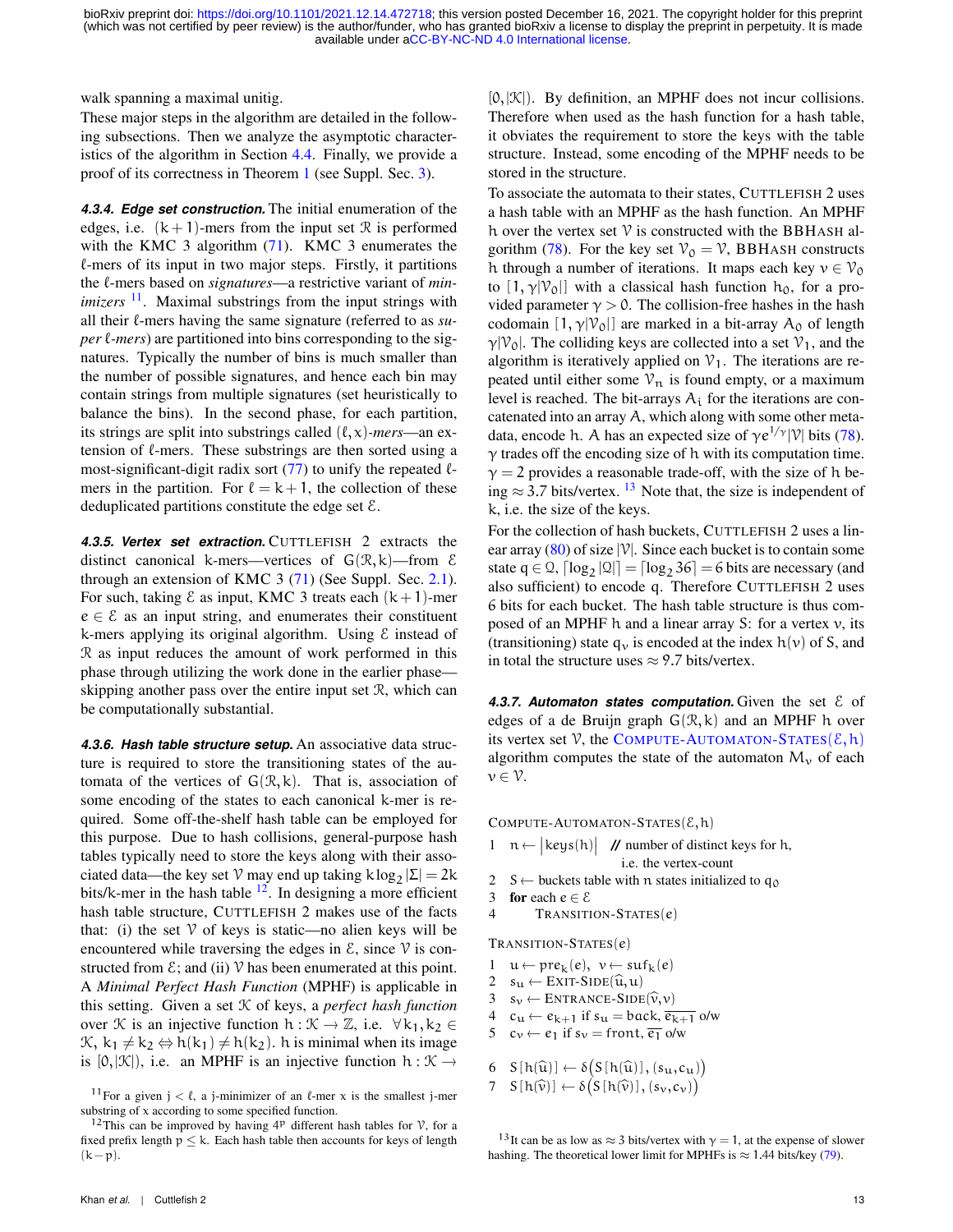#### 4 METHODS

It initializes each automaton  $M_w$  with  $q_0$ —the initial state corresponding to no incident edges. Then for each edge  $e = \{(\hat{u}, s_u),(\hat{v}, s_v)\}\in \mathcal{E}$ , connecting the vertex  $\hat{u}$  via its side  $s_u$  to the vertex  $\hat{v}$  via its side  $s_v$ , it makes appropriate state transitions for  $M_u$  and  $M_v$ , the automata of  $\hat{u}$  and  $\hat{v}$  respectively. For each endpoint  $\hat{w}$  of e,  $(s_w,c_w)$  is fed to  $M_w$ , where  $c_w \in \Sigma$ . Together with  $\hat{w}$ ,  $s_w$  and  $c_w$  encode e. The setting policy for  $c_w$  is described in the following. Technicalities relating to loops are accounted for in the CUTTLEFISH 2 implementation, but are omitted from discussion for simplicity.

e has two associated  $(k + 1)$ -mers: z and  $\overline{z}$ . Say that  $z =$  $u\odot^{k-1}v$ . Based on whether  $u = \hat{u}$  holds or not, e is incident to either  $\hat{u}$ 's back or front. As defined (see Section [4.2\)](#page-8-2), if it is incident to the back, then  $z = \hat{u} \cdot c$ ; otherwise,  $z = \overline{\hat{u}} \cdot c$ , where  $c = e_{k+1}$ . In these cases respectively,  $\overline{z} = \overline{c} \cdot \hat{u}$ , and  $\overline{z} = \overline{c} \cdot \widehat{u}$ . For consistency, CUTTLEFISH 2 always uses a fixed form of e for  $\hat{u}$ —either z or  $\bar{z}$ —to provide it as input to  $M_{u}$ : the one containing the k-mer u in its canonical form. So if e is at  $\hat{u}$ 's back, the  $\hat{u} \cdot c$  form is used for e, and (back,c) is fed to  $M_u$ ; otherwise, e is expressed as  $\bar{c} \cdot \hat{u}$  and (front,  $\bar{c}$ ) is the input for  $M_u$ . The encoding  $(s_v, c')$  of e for  $\hat{v}$  is set eimilarly. similarly.

**4.3.8. Maximal Unitigs Extraction.** Given the set  $\mathcal V$  of vertices of a de Bruijn graph  $G(\mathcal{R}, k)$ , an MPHF h over  $\mathcal{V}$ , and the states-table S for the automata of  $v \in V$ , the E[XTRACT](#page-13-0)-M[AXIMAL](#page-13-0)-UNITIGS $(V, h, S)$  algorithm assembles all the maximal unitigs of  $G(\mathcal{R}, k)$ .

The algorithm iterates over the vertices in  $\mathcal V$ . For some vertex  $\hat{v} \in V$ , let p be the maximal unitig containing  $\hat{v}$ . p can be broken into two subpaths:  $p_b$  and  $p_f$ , overlapping only at  $\hat{v}$ . The EXTRACT-M[AXIMAL](#page-13-0)-UNITIGS( $V$ , h, S) algorithm extracts these subpaths separately, and joins them at  $\hat{v}$  to construct p. Then p's constituent vertices are marked by transitioning their automata to some special states (not shown in Fig. [4\)](#page-11-0), so that p is extracted only once.

The subpaths  $p_b$  and  $p_f$  are extracted by initiating two walks: one from each of  $\hat{v}$ 's sides back and front, using the W[ALK](#page-13-1)-M[AXIMAL](#page-13-1)-UNITIG( $\hat{v}, s_v$ ) algorithm. Each walk continues on until a *flanking vertex*  $\hat{x}$  is encountered. For a vertex  $\hat{x}$ , let  $q_x$  denote the state of  $\hat{x}$ 's automaton and  $\mathcal{C}_x$  denote  $q_x$ 's state-class. Then  $\hat{x}$  is noted to be a flanking vertex iff:

### 1) either  $\mathcal{C}_x$  is not *unique-front unique-back*;

- 2) or  $\hat{x}$  connects to the side s<sub>y</sub> of a vertex  $\hat{y}$  such that:
	- (a) C<sup>y</sup> is *fuzzy-front fuzzy-back*; or
	- (b)  $s_y$  = front and  $C_y$  is *fuzzy-front unique-back*; or
	- (c)  $s_y =$  back and  $C_y$  is *unique-front fuzzy-back*.

Lemma [3](#page-0-0) (see Suppl. Sec. [3\)](#page-6-1) shows that the flanking vertices in  $G(\mathcal{R}, k)$  are precisely the endpoints of its maximal unitigs. The WALK-M[AXIMAL](#page-13-1)-UNITIG( $\hat{v}$ ,  $s_v$ ) algorithm initiates a walk w from  $\hat{v}$ , exiting through its side s<sub>v</sub>. It fetches  $\hat{v}$ 's state  $q_v$  from the hash table. If  $q_v$  is found to be not belonging to the state-class *unique-front unique-back* due to  $s_v$  having

```
1 \mathcal{U} \leftarrow \phi<br>2 for each
```

```
2 for each \widehat{v} \in V<br>3 q<sub>v</sub> \leftarrow S [h
3 q_v \leftarrow S[h(\widehat{v})]<br>4 if not Is-MARK
```

```
if not Is-MARKED(q_v)
```
5  $p_b \leftarrow \text{WALK-MAXIMAL-UNITIG}(\hat{v}, \text{back})$ <br>6  $p_f \leftarrow \text{WALK-MAXIMAL-UNITIG}(\hat{v}, \text{front})$ 

```
6 p_f \leftarrow \text{WALK-MAXIMAL-UNITIG}(\hat{v}, \text{front})<br>
p \leftarrow \overline{p_f} \odot^k p_h
```

```
7 p \leftarrow \overline{p_f} \odot^k p_b
```

```
8 MARK-VERTICES(p)<br>9 \mathcal{U} \leftarrow \mathcal{U} \cup \{\widehat{\mathbf{n}}\}
```

```
9 \mathcal{U} \leftarrow \mathcal{U} \cup \{\widehat{\mathbf{p}}\}<br>10 return \mathcal{U}
```

```
return U
```
WALK-MAXIMAL-UNITIG $(\hat{v}, s_v)$ <br>1 anchor  $\leftarrow \hat{v}$ 

```
1 anchor \leftarrow \widehat{v}<br>2 q \leftarrow S[h(\widehat{v})]2 q \leftarrow S [h(\hat{v})]<br>3 v \leftarrow \hat{v} if s<sub>v</sub> is
  3 v \leftarrow \widehat{v} if s<sub>v</sub> is back, \widehat{\widehat{v}} o/w<br>4 p \leftarrow v4 p \leftarrow v<br>5 repeat
        repeat
  6 if Is-Fuzzy-SIDE(q, s_v)7 break // at a branching / dead-end side
  8 e \leftarrow \text{EOGE-EXTENSION}(q, s_v)<br>9 v \leftarrow \text{snf}_{v=1}(v) \cdot e \quad \text{W walk to}9 v \leftarrow \text{snf}_{k-1}(v) \cdot e // walk to the next vertex<br>10 if \hat{v} = \text{anchor}10 if \hat{v} == anchor<br>11 break //
                                         // a cyclic maximal unitig
12 q \leftarrow S[h(\widehat{v})]<br>13 s_v \leftarrow ENTRA13 s_v \leftarrow \text{ENTRANCE-SIDE}(\hat{v}, v)<br>14 if Is-Fuzzy-SIDE(q, s<sub>v</sub>)
                 if Is-Fuzzy-SIDE(q, s_v)15 break // reached a different maximal unitig
16 p \leftarrow p \cdot e<br>17 s_v \leftarrow EX17 s_v \leftarrow \text{EXT}\text{-}\text{SIDE}(\hat{v}, v) // get to the other side<br>18 return p
        return p
```
 $\neq$  1 incident edges, then  $\hat{v}$  is a flanking vertex of its containing maximal unitig p, and p has no edges at  $s_v$ . Hence w terminates at  $\hat{v}$ . Otherwise,  $s_v$  has exactly one incident edge. The walk algorithm makes use of the fact that, the vertex-sides  $s<sub>u</sub>$  that are internal to the maximal unitigs in  $G(\mathcal{R}, k)$  contain their adjacency information encoded in the states  $q_u$  of their vertices  $\hat{u}$ 's automata, once the C[OMPUTE](#page-12-3)-A[UTOMATON](#page-12-3)-STATES $(\xi, h)$  algorithm is executed. Thus, it decodes  $q_v$  to get the unique edge  $e = \{(\hat{u}, s_u),(\hat{v}, s_v)\}\$ incident to  $s_v$ . Through e, w reaches the neighboring vertex  $\hat{u}$ , at its side  $s_u$ .  $\hat{u}$ 's state  $q_u$  is fetched, and if  $q_u$  is found not to be in the class *unique-front unique-back* due to  $s<sub>u</sub>$  having  $> 1$  incident edges, then both  $\hat{u}$  and  $\hat{v}$  are flanking vertices (for different maximal unitigs), and w retracts to and stops at  $\hat{v}$ . Otherwise, e is internal to p, and w switches to the other side of  $\hat{u}$ , proceeding on similarly. It continues through vertices  $\hat{v}_i$  in this manner until a flanking vertex of p is reached, stitching together the edges along the way to construct a subpath of p.

A few constant-time supplementary procedures are used throughout the algorithm. Is-FUZZY-SIDE $(q, s)$  determines whether a vertex with the state q has  $0$  or  $> 1$  edges at its side s. EDGE-EXTENSION $(q, s)$  returns an encoding of the edge incident to the side s of a vertex with state q. ENTRANCE-SIDE( $\hat{v}, v$ ) (and EXIT-SIDE( $\hat{v}, v$ )) returns the side used to enter (and exit) the vertex  $\hat{v}$  when its k-mer form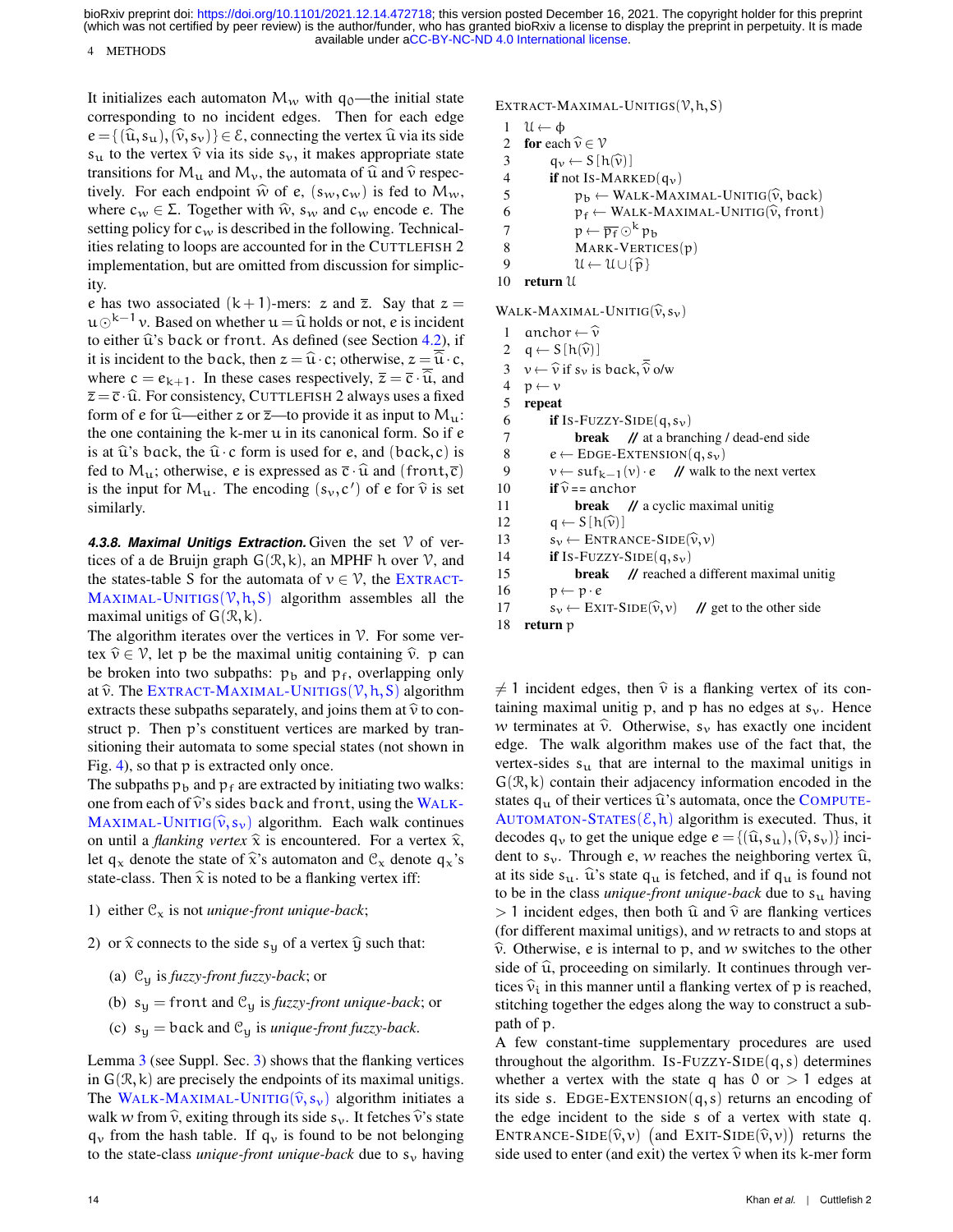v is observed.

*4.3.9. Maximal path-cover extraction.* We discuss here how CUTTLEFISH 2 might be modified so that it can extract a maximal path cover of a de Bruijn graph  $G(\mathcal{R}, k)$ . For such, only the COMPUTE-AUTOMATON-STATES step needs to be modified, and the rest of the algorithm remains the same. Given the edge set  $\mathcal E$  of the graph  $G(\mathcal R, k)$  and an MPHF h over its vertex set V, COMPUTE-A[UTOMATON](#page-14-2)-STATES-PATH-C[OVER](#page-14-2) $(\xi, h)$  presents the modified DFA states computation algorithm.

The maximal path cover extraction variant of CUTTLEFISH 2 works as follows. It starts with a trivial path cover  $\mathcal{P}_0$  of  $G(\mathcal{R}, k)$ : each  $v \in \mathcal{V}$  constitutes a single path, spanning the subgraph  $G'(\mathcal{V}, \emptyset)$ . Then it iterates over the edges  $e \in \mathcal{E}$  (with  $|\mathcal{E}| = m$ ) in arbitrary order. We will use  $\mathcal{P}_i$  to refer to the path cover after having visited i edges. At any given point of the execution, the algorithm maintains the invariant that  $P_i$  is a maximal path cover of the graph  $G'(\mathcal{V}, \mathcal{E}')$ , where  $\mathcal{E}' \subseteq \mathcal{E}$ (with  $|\mathcal{E}'| = i$ ) is the set of the edges examined until that point. When examining the  $(i+1)$ 'th edge  $e = \{(u, s_u), (v, s_v)\}\$ , it checks whether e connects two different paths in  $P_i$  into one single path: this is possible iff the sides  $s_{\mu}$  and  $s_{\nu}$  do not have any incident edges already in  $\mathcal{E}'$ , i.e. the sides are empty in  $G'(\mathcal{V}, \mathcal{E}')$ . If this is the case, the paths are joined in  $\mathcal{P}_{i+1}$  into a single path containing the new edge e. Otherwise, the path cover remains unchanged so that  $\mathcal{P}_{i+1} = \mathcal{P}_i$ . By definition,  $\mathcal{P}_{i+1}$  is a path cover of  $G'(\mathcal{V}, \mathcal{E}' \cup \{e\})$ , as e could only affect the paths (at most two) in  $\mathcal{P}_i$  containing u and v, while the rest are unaffected and retain maximality—thus the invariant is maintained. By induction,  $\mathcal{P}_m$  is a path cover of  $G(\mathcal{V}, \mathcal{E})$ once all the edges have been examined, i.e. when  $\mathcal{E}' = \mathcal{E}$ .

By making state transitions for the automata only for the edges present internal to the paths  $p \in \mathcal{P}_m$ , the C[OMPUTE](#page-14-2)-A[UTOMATON](#page-14-2)-STATES-PATH-COVER $(\mathcal{E}, h)$  algorithm seamlessly captures the subgraph  $G_{\mathcal{P}_m}$  of  $G(\mathcal{R}, k)$  that is induced by the path cover  $\mathcal{P}_m$ .  $\mathcal{G}_{\mathcal{P}_m}$  consists of a collection of disconnected maximal paths, and thus there exists no branching in  $G_{\mathcal{P}_m}$ . Consequently, each of these maximal paths is a maximal unitig of  $G_{\mathcal{P}_m}$ . The subsequent EXTRACT-MAXIMAL-UNITIGS algorithm operates using the DFA states collection S computed at this step, and therefore it extracts precisely these maximal paths.

COMPUTE-AUTOMATON-STATES-PATH-COVER( $\mathcal{E}, h$ )

<span id="page-14-2"></span>

|  | $1 \quad n \leftarrow \begin{vmatrix} \text{keys}(h) \end{vmatrix}$ // number of distinct keys for h, |
|--|-------------------------------------------------------------------------------------------------------|
|  | <i>i.e.</i> the vertex-count                                                                          |

- 2 S ← buckets table with n states initialized to  $q_0$ <br>3 for each  $e \in \mathcal{E}$
- for each  $e \in \mathcal{E}$
- 4  $u \leftarrow \text{pre}_k(e), v \leftarrow \text{surf}_k(e)$ <br>5  $s_u \leftarrow \text{EXT-SIDE}(e, \hat{u})$
- 5  $s_u \leftarrow \text{EXIT-SIDE}(e, \widehat{u})$ <br>6  $s_v \leftarrow \text{ENTRANCE-SIDE}$
- 6  $s_v \leftarrow \text{ENTRANCE-SIDE}(e, \hat{v})$ <br>  $q_u \leftarrow S[h(\hat{u})], q_v \leftarrow S[h(\hat{v})]$
- $q_u \leftarrow S[h(\widehat{u})], q_v \leftarrow S[h(\widehat{v})]$
- 8 if Is-EMPTY-SIDE( $q_u$ ,  $s_u$ ) and IS-EMPTY-SIDE $(q_v, s_v)$
- 9 TRANSITION-STATES(e)

*4.3.10. Parallelization.* CUTTLEFISH 2 is highly parallelizable on a shared-memory multi-core machine. The ENUMERATE-EDGES and the EXTRACT-VERTICES steps, using KMC  $3$  [\(71\)](#page-17-15), are parallelized in their constituent phases via parallel distribution of the input  $(k+1)$ -mers (and k-mers) into partitions, and sorting multiple partitions in parallel.

The COMPUTE-MINIMAL-PERFECT-HASH step using BB-HASH [\(78\)](#page-17-23) parallelizes the construction through distributing disjoint subsets  $V_i$  of the vertices to the processor-threads, and the threads process the  $\mathcal{V}_i$ 's in parallel.

The next two steps, COMPUTE-AUTOMATON-STATES and EXTRACT-MAXIMAL-UNITIGS, both (piecewise) traverse the graph through iterating over  $\mathcal E$  and  $\mathcal V$  respectively. The processor-threads are provided disjoint subsets of  $\epsilon$  and  $\gamma$ to process in parallel. Although the threads process different edges in COMPUTE-AUTOMATON-STATES, multiple threads may access the same automaton into the hash table simultaneously, due to edges sharing endpoints. Similarly in EXTRACT-MAXIMAL-UNITIGS, though the threads examine disjoint vertex sets, multiple threads simultaneously constructing the same maximal unitig from its different constituent vertices can access the same automaton concurrently, at the walks' meeting vertex. CUTTLEFISH 2 maintains exclusive access to a vertex to one thread at a time through a sparse set  $\mathcal L$  of locks. Each lock  $l \in \mathcal L$  guards a disjoint set  $\mathcal V_i$ of vertices, roughly of equal size. With p processor-threads and assuming all p threads accessing the hash table at the same time, the probability of two threads concurrently probing the same lock at the same turn is  $(1 - (1 - 1/|\mathcal{L}|)^{(\frac{\hat{p}}{2})})$ this is minuscule with an adequate  $|\mathcal{L}|$ . <sup>[14](#page-14-3)</sup>

<span id="page-14-0"></span>**4.4. Asymptotics.** In this section, we analyze the computa-tional complexity of the C[UTTLEFISH](#page-11-2)  $2(\mathcal{R}, k, f_0)$  algorithm when executed on a set R of strings, given a k value, and a threshold factor f<sub>0</sub> for the edges in  $G(\mathcal{R}, k)$ .  $\mathcal{E}$  is the set of the  $(k+1)$ -mers occurring  $\geq f_0$  times in R, and V is the set of the k-mers in  $\mathcal E$ . Let  $\ell$  be the total length of the strings  $r \in \mathcal R$ , n be the vertex-count  $|\mathcal{V}|$ , and m be the edge-count  $|\mathcal{E}|$ .

<span id="page-14-1"></span>*4.4.1. Time complexity.* CUTTLEFISH 2 represents j-mers with 64-bit machine-words—packing 32 symbols into a single word. Let  $w_i$  denote the number of words in a j-mer, i.e.  $w_j = \lceil \frac{j}{32} \rceil$ .

Note that the number of  $(k + 1)$ -mers in R is upperbounded by  $\ell$ . The ENUMERATE-EDGES step uses the KMC 3 [\(71\)](#page-17-15) algorithm. At first, it partitions the  $(k+1)$ mers into buckets based on their signatures. With a rolling computation, determining the signature of a  $(k + 1)$ -mer takes an amortized constant time. Assigning a  $(k + 1)$ mer to its bucket then takes time  $\mathcal{O}(w_{k+1})$ , and the complete distribution takes  $\mathcal{O}(w_{k+1}\ell)$ . <sup>[15](#page-14-4)</sup> As each  $(k + 1)$ mer consists of  $w_{k+1}$  words, radix-sorting a bucket of size

<span id="page-14-3"></span><sup>&</sup>lt;sup>14</sup>The optimal (in regard to probability) value  $|\mathcal{L}| = |\mathcal{V}|$  is not used due to the locks' memory usage.

<span id="page-14-4"></span><sup>15</sup>This bound is not tight, as KMC 3 actually distributes sequences longer than  $(k+1)$ -mers—reducing computation. See Section [4.3.4.](#page-12-4)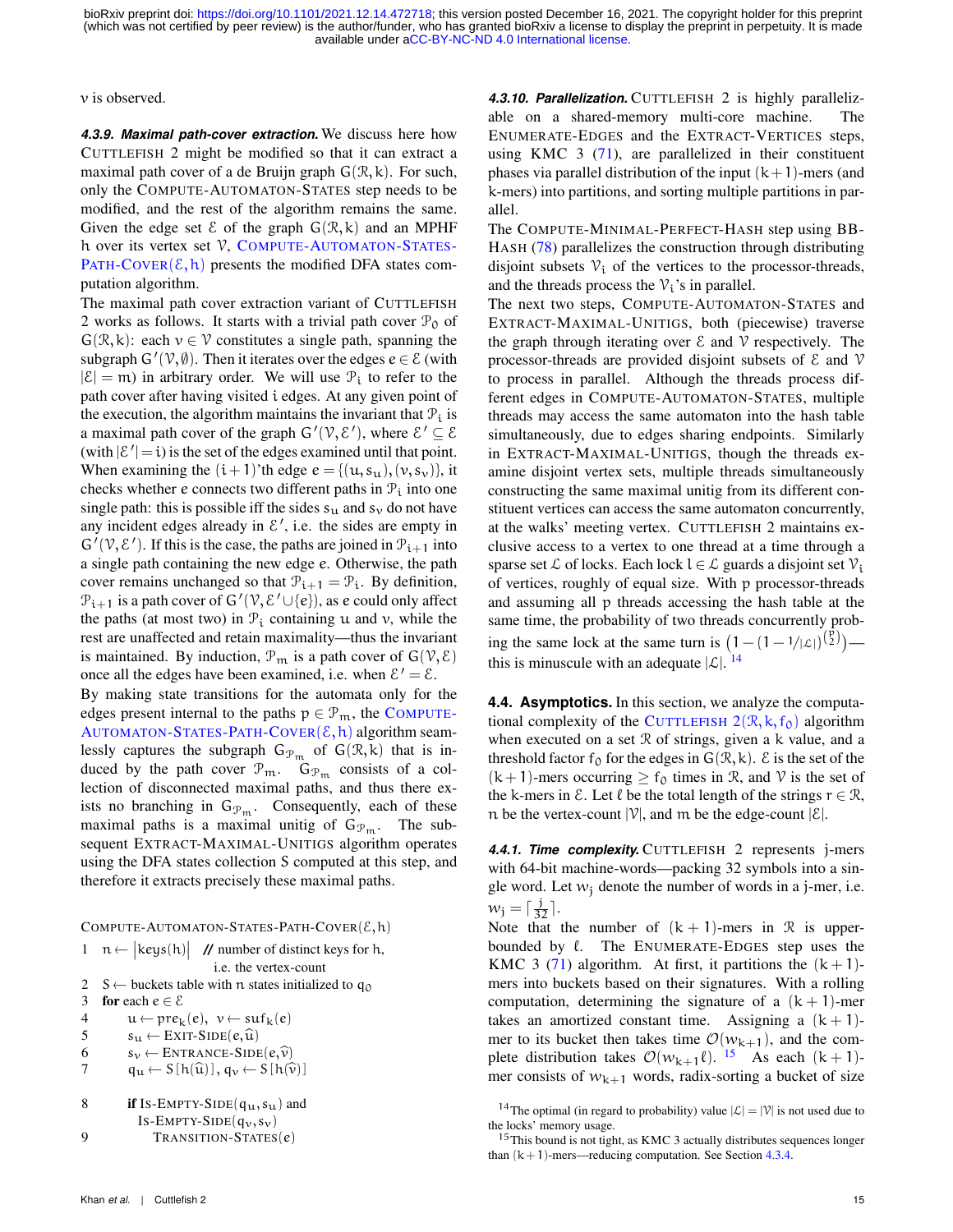4 METHODS

 $B_i$  takes time  $\mathcal{O}(B_i w_{k+1})$ . So in the second step, for a total of b buckets for R, the cumulative sorting time is  $\sum_{i=1}^{b} \mathcal{O}(B_i w_{k+1}) = \mathcal{O}(w_{k+1} \sum_{i=1}^{b} B_i) = \mathcal{O}(w_{k+1} \ell).$ Thus ENUMERATE-EDGES takes time  $\mathcal{O}(\ell w_{k+1})$ .

The EXTRACT-VERTICES step applies KMC 3 [\(71\)](#page-17-15) with  $\epsilon$ as input, and hence we perform a similar analysis as earlier. Each  $e \in \mathcal{E}$  comprises two k-mers. So partitioning the k-mers takes time  $\mathcal{O}(2m w_k)$ , and radix-sorting the buckets takes  $\mathcal{O}(w_k \sum B_i) = \mathcal{O}(2m w_k)$ . Therefore EXTRACT-VERTICES takes time  $\mathcal{O}(m w_k)$ .

The CONSTRUCT-MINIMAL-PERFECT-HASH step applies the BBHASH [\(78\)](#page-17-23) algorithm to construct an MPHF h over  $\nu$ . It is a multi-pass algorithm—each pass i tries to assign final hash values to a subset  $\mathcal{K}_i$  of keys. Making a bounded number of passes over sets  $\mathcal{K}_i$  of keys—shrinking in size it applies some classical hash  $h_i$  on the  $x \in \mathcal{K}_i$  in each pass. For some  $x \in \mathcal{K}_i$ , iff  $h_i(x)$  is free of hash collisions, then x is not propagated to  $\mathcal{K}_{i+1}$ . Provided that the  $h_i$ 's are uniform and random, each key  $v \in V$  is hashed with the  $h_i$ 's an expected  $\mathcal{O}(e^{1/\gamma})$  times [\(78\)](#page-17-23), an exponentially decaying function on the  $\gamma$  parameter. Given that  $h_i$ 's are constant time on machine-words, computing  $h_i(v)$  takes time  $\mathcal{O}(w_k)$ . Then the expected time to assign its final hash value to a  $v \in V$ is  $H(k) = \mathcal{O}(w_k e^{1/\gamma})$ . Therefore CONSTRUCT-MINIMAL-PERFECT-HASH takes an expected time  $\mathcal{O}(nH(k))$ . Note that, querying h, i.e. computing  $h(v)$  also takes time  $H(k)$ , as the query algorithm is multi-pass and similar to the construction.

The COMPUTE-AUTOMATON-STATES step initializes the n automata with the state  $q_0$ , taking time  $\mathcal{O}(n)$ . Then for each edge  $e \in \mathcal{E}$ , it fetches its two endpoints' states from the hash table in time  $2H(k)$ , updating them if required. In total there are 2m hash accesses, and thus COMPUTE-AUTOMATON-STATES takes time  $\mathcal{O}(n+mH(k)).$ 

The EXTRACT-MAXIMAL-UNITIGS step scans through each vertex  $v \in V$ , and walks the entire maximal unitig p containing v. The state of each vertex in p is decoded to complete the walk—requiring |p| hash table accesses, taking time  $|p|H(k)$ . If the flanking vertices of p are non-branching, then the walk also visits their neighboring vertices that are absent in p, at most once per each endpoint. Once extracted, all the vertices in p are marked so that p is not extracted again later on—this takes time  $|p|H(k)$ , and can actually be done in time  $\mathcal{O}(|p|)$ by saving the hash values of the path vertices while constructing p. Thus traversing all the  $u_i$ 's in the maximal unitigs set U takes time  $(H(k) \sum$  $\mathfrak{u_i} \!\in\! \mathfrak{U}$  $(|u_i|+2)+\sum$  $\mathfrak{u}_\mathfrak{i}$ ∈U  $|u_i|$  =  $nH(k)$ .

 $\sum_{u_i \in \mathcal{U}} |u_i|$  equates to n because the set of the maximal unitigs U forms a vertex decomposition of  $G(\mathcal{R}, k)$  [\(47\)](#page-16-39). Thus EXTRACT-MAXIMAL-UNITIGS takes time  $\mathcal{O}(nH(k)).$ 

In the brief analysis for the last three steps, we do not include the time to read the edges  $(\mathcal{O}(m w_{k+1}))$  and the vertices  $\big(\mathcal{O}(n w_\mathsf{k})\big)$  into memory, as they are subsumed by other terms.

Thus, C[UTTLEFISH](#page-11-2)  $2(\mathcal{R}, k, f_0)$  has an expected running time  $\mathcal{O}(\ell w_{k+1} + \mathfrak{m} w_k + (\mathfrak{n} + \mathfrak{m})H(k))$ , where  $w_j = \lceil \frac{j}{32} \rceil$ ,  $H(k) = \mathcal{O}(w_k e^{1/\gamma})$ , and  $\gamma > 0$  is a constant. It is evident that

the bottleneck is the initial ENUMERATE-EDGES step, and it asymptotically subsumes the running time.

<span id="page-15-0"></span>*4.4.2. Space complexity.* Here, we analyze the working memory (i.e. RAM) required by the CUTTLEFISH 2 algorithm. The ENUMERATE-EDGES step with KMC  $3(71)$  $3(71)$  can work within a bounded memory space. Its partitioning phase distributes input k-mers into disk bins, and the k-mers are kept in working memory within a total space limit S, before flushes to disk. Radix-sorting the bins are done through loading bins into memory with sizes within S, and larger bins are broken into sub-bins to facilitate bounded-memory sort. As we discuss below, the graph traversal steps require a fixed amount of memory, determined linearly by n. As n is not computed until the completion of EXTRACT-VERTICES, we approximate it within the KMC 3 algorithm (see Suppl. Sec. [2.1\)](#page-1-1), and then bound the memory for the KMC 3 execution appropriately. The next step of EXTRACT-VERTICES is also performed similarly within the same memory-bound.

The CONSTRUCT-MINIMAL-PERFECT-HASH step with BBHASH [\(78\)](#page-17-23) processes the key set  $\mathcal V$  in fixed-sized chunks. Each pass i with key set  $\mathcal{V}_i$  has a bit-array  $A_i$  to mark  $h_i(v)$ for all the  $v \in V_i$ , along with an additional bit-array  $C_i$  to detect the hash collisions. Both  $A_i$  and  $C_i$  have the size  $\gamma |V_i|$ . The finally concatenated  $A_i$ 's is the output data structure A for the algorithm, and some  $C_i$  is present only during the pass i. A has an expected size of  $\gamma e^{1/\gamma}$ n bits [\(78\)](#page-17-23).  $|C_0| = \gamma |\mathcal{V}_0|$  $\gamma$ n, and this is the largest collision array in the algorithm's lifetime. Thus, an expected loose upper-bound of the memory usage in this step is  $\mathcal{O}(|A|+|C_0|) = \mathcal{O}((e^{1/\gamma}+1)\gamma n)$ bits.

At this point in the algorithm, a hash table structure is set up for the automata. Together, the hash function h and the hash buckets collection S take an expected space of  $(\gamma e^{1/\gamma} n +$  $\operatorname{\mathfrak{n}}\left\lceil \log_2|{\mathfrak{Q}}|\right\rceil\right) = (\gamma e^{1/\gamma} + 6)\operatorname{\mathfrak{n}}$  bits.

The COMPUTE-AUTOMATON-STATES step scans the edges in  $\epsilon$  in fixed-sized chunks. For each  $e \in \epsilon$ , it queries and updates the hash table for the endpoints of e as required. Similarly, the EXTRACT-MAXIMAL-UNITIGS step scans the vertices in  $\nabla$  in fixed-sized chunks, and spells the containing maximal unitig of some  $v \in V$  through successively querying the hash table for the path vertices. The spelled paths are dumped to disk at a certain cumulative threshold size. Thus the only non-trivial memory usage by these steps is from the hash table. Therefore these graph traversal steps use  $((\gamma e^{1/\gamma} + 6)n + \mathcal{O}(1))$  bits.

When  $\gamma \leq 6$ , the hash table (i.e. the hash function and the bucket collection) is the the dominant factor in the al-gorithm's memory usage, and C[UTTLEFISH](#page-11-2)  $2(\mathcal{R}, k, f_0)$  consumes expected space  $\mathcal{O}((\gamma e^{1/\gamma} + 6)n)$ . If  $\gamma > 6$  is set, then it could be possible for the hash function construction memory to dominate. In practice, we adopt  $\gamma = 2$ , and the observed memory usage is  $\approx$  9.7n bits, translating to  $\approx$  1.2 bytes per distinct k-mer.

#### **Funding**

This work has been supported by the US National Institutes of Health (R01 HG009937) (RP), US National Science Foundation (CCF-1750472, and CNS-1763680) (RP), Poland National Science Centre (project DEC-2019/33/B/ST6/02040) (SD), and Faculty of Automatic Control, Electronics and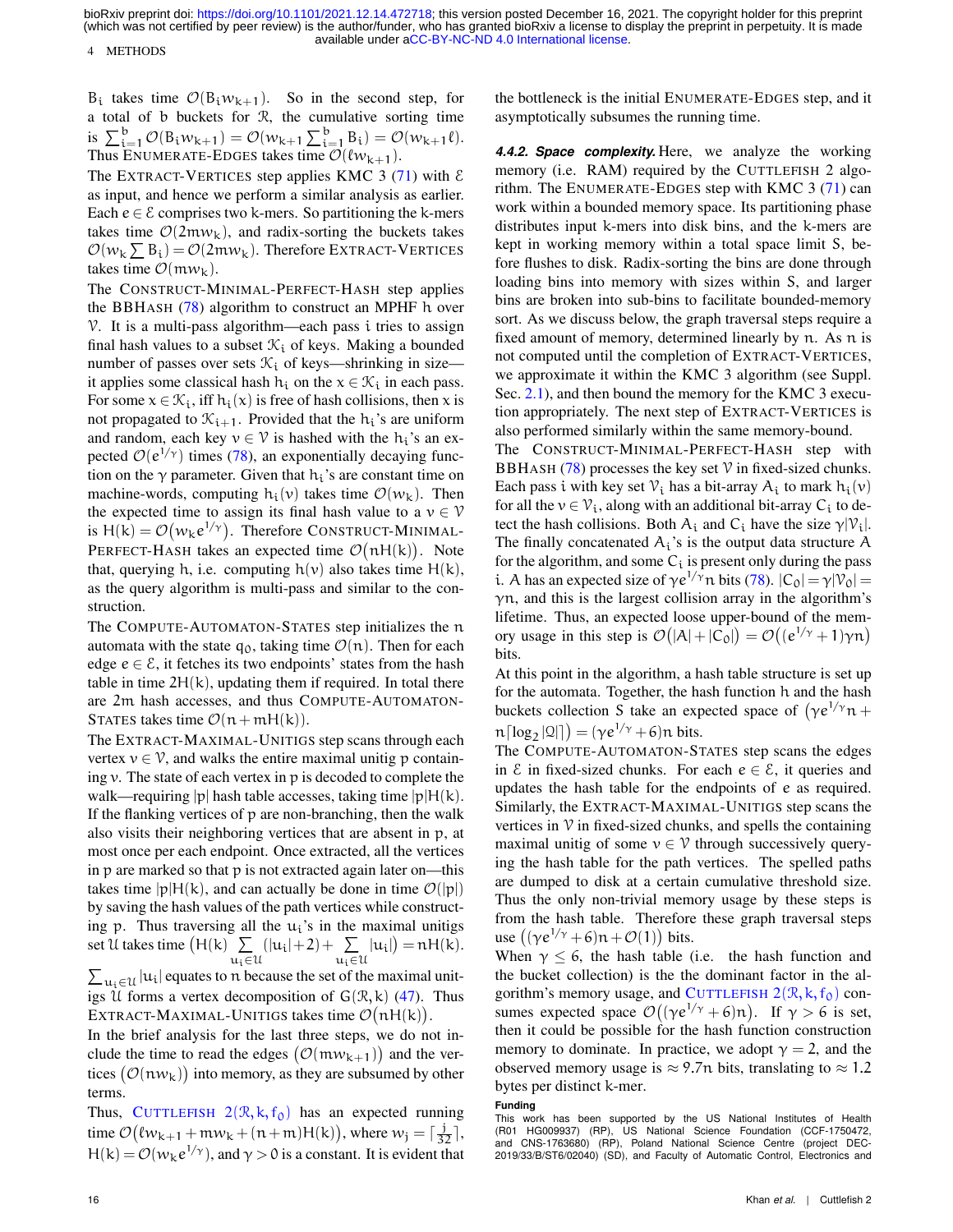Computer Science at Silesian University of Technology (statutory research project 02/080/BKM\_21/0020) (MK). The funders had no role in the design of the method, data analysis, decision to publish, or preparation of the manuscript.

#### **Declaration of interests**

RP is a co-founder of Ocean Genomics, inc.

# **References**

- <span id="page-16-0"></span>1. U.S. National Library of Medicine. NCBI insights : The entire corpus of the sequence read archive (SRA) now live on two cloud platforms!, 2020.
- <span id="page-16-1"></span>2. Zachary D. Stephens, Skylar Y. Lee, Faraz Faghri, et al. Big data: Astronomical or genomical? *PLOS Biology*, 13(7):1–11, July 2015. doi: 10.1371/journal.pbio.1002195.
- <span id="page-16-2"></span>3. Stephen Nayfach, Simon Roux, Rekha Seshadri, et al. A genomic catalog of earth's microbiomes. *Nature Biotechnology*, 39(4):499–509, April 2021. ISSN 1546-1696. doi: 10.1038/s41587-020-0718-6.
- <span id="page-16-3"></span>4. Dirk Gevers, Rob Knight, Joseph F. Petrosino, et al. The human microbiome project: A community resource for the healthy human microbiome. *PLOS Biology*, 10(8):1–5, August 2012. doi: 10.1371/journal.pbio.1001377.
- <span id="page-16-4"></span>5. Paul Muir, Shantao Li, Shaoke Lou, et al. The real cost of sequencing: scaling computation to keep pace with data generation. *Genome Biology*, 17(1):1–9, 2016.
- <span id="page-16-5"></span>6. N.G. de Bruijn. A combinatorial problem. *Nederl. Akad. Wetensch., Proc*, 49:758–764, 1946.
- <span id="page-16-6"></span>7. I. J. Good. Normal recurring decimals. *Journal of the London Mathematical Society*, s1-21 (3):167–169, 1946. doi: https://doi.org/10.1112/jlms/s1-21.3.167.
- <span id="page-16-7"></span>8. Jared T. Simpson and Mihai Pop. The theory and practice of genome sequence assembly. *Annual Review of Genomics and Human Genetics*, 16(1):153–172, 2015. doi: 10.1146/ annurev-genom-090314-050032. PMID: 25939056.
- <span id="page-16-8"></span>9. Pavel A. Pevzner, Haixu Tang, and Michael S. Waterman. An eulerian path approach to DNA fragment assembly. *Proceedings of the National Academy of Sciences*, 98(17):9748–9753, 2001. ISSN 0027-8424. doi: 10.1073/pnas.171285098.
- <span id="page-16-9"></span>10. Antoine Limasset, Jean-François Flot, and Pierre Peterlongo. Toward perfect reads: selfcorrection of short reads via mapping on de bruijn graphs. *Bioinformatics*, 36(5):1374–1381, February 2019. ISSN 1367-4803. doi: 10.1093/bioinformatics/btz102.
- <span id="page-16-10"></span>11. Leena Salmela and Eric Rivals. LoRDEC: accurate and efficient long read error correction. *Bioinformatics*, 30(24):3506–3514, August 2014. ISSN 1367-4803. doi: 10.1093/ bioinformatics/btu538.
- <span id="page-16-11"></span>12. Gaëtan Benoit, Claire Lemaitre, Dominique Lavenier, et al. Reference-free compression of high throughput sequencing data with a probabilistic de Bruijn graph. *BMC Bioinformatics*, 16(1):288, September 2015. ISSN 1471-2105. doi: 10.1186/s12859-015-0709-7.
- <span id="page-16-12"></span>13. Zamin Iqbal, Mario Caccamo, Isaac Turner, et al. De novo assembly and genotyping of variants using colored de Bruijn graphs. *Nature Genetics*, 44(2):226–232, February 2012. ISSN 1546-1718. doi: 10.1038/ng.1028.
- <span id="page-16-13"></span>14. Daniel L. Cameron, Jan Schröder, Jocelyn Sietsma Penington, et al. GRIDSS: sensitive and specific genomic rearrangement detection using positional de Bruijn graph assembly. *Genome Research*, 27(12):2050–2060, December 2017. ISSN 1549-5469. doi: 10.1101/gr. 222109.117. 29097403[pmid].
- <span id="page-16-14"></span>15. Fatemeh Almodaresi, Mohsen Zakeri, and Rob Patro. PuffAligner: a fast, efficient and accurate aligner based on the pufferfish index. *Bioinformatics*, June 2021. ISSN 1367- 4803. doi: 10.1093/bioinformatics/btab408. btab408.
- <span id="page-16-15"></span>16. Bo Liu, Hongzhe Guo, Michael Brudno, and Yadong Wang. deBGA: read alignment with de bruijn graph-based seed and extension. *Bioinformatics*, 32(21):3224–3232, July 2016. ISSN 1367-4803. doi: 10.1093/bioinformatics/btw371.
- <span id="page-16-16"></span>17. Fatemeh Almodaresi, Jamshed Khan, Sergey Madaminov, et al. An incrementally updatable and scalable system for large-scale sequence search using LSM trees. *BioRxiv*, 2021. doi: 10.1101/2021.02.05.429839.
- <span id="page-16-17"></span>18. Yuzhen Ye and Haixu Tang. Utilizing de bruijn graph of metagenome assembly for metatranscriptome analysis. *Bioinformatics*, 32(7):1001–1008, August 2015. ISSN 1367-4803. doi: 10.1093/bioinformatics/btv510.
- 19. Phelim Bradley, N. Claire Gordon, Timothy M. Walker, et al. Rapid antibiotic-resistance predictions from genome sequence data for staphylococcus aureus and mycobacterium tuberculosis. *Nature Communications*, 6(1):10063, December 2015. ISSN 2041-1723. doi: 10.1038/ncomms10063.
- <span id="page-16-18"></span>20. Mingjie Wang, Yuzhen Ye, and Haixu Tang. A de Bruijn graph approach to the quantification of closely-related genomes in a microbial community. *Journal of Computational Biology*, 19 (6):814–825, 2012. doi: 10.1089/cmb.2012.0058. PMID: 22697249.
- <span id="page-16-19"></span>21. Yu Peng, Henry C. M. Leung, Siu-Ming Yiu, et al. IDBA-tran: a more robust de novo de bruijn graph assembler for transcriptomes with uneven expression levels. *Bioinformatics*, 29 (13):i326–i334, June 2013. ISSN 1367-4803. doi: 10.1093/bioinformatics/btt219.
- <span id="page-16-20"></span>22. Manfred G. Grabherr, Brian J. Haas, Moran Yassour, et al. Full-length transcriptome assembly from RNA-Seq data without a reference genome. *Nature Biotechnology*, 29(7):644–652, July 2011. ISSN 1546-1696. doi: 10.1038/nbt.1883.
- <span id="page-16-21"></span>23. Nicolas L. Bray, Harold Pimentel, Páll Melsted, and Lior Pachter. Near-optimal probabilistic RNA-seq quantification. *Nature Biotechnology*, 34(5):525–527, May 2016. ISSN 1546- 1696. doi: 10.1038/nbt.3519.
- <span id="page-16-22"></span>24. Barış Ekim, Bonnie Berger, and Rayan Chikhi. Minimizer-space de Bruijn graphs: Wholegenome assembly of long reads in minutes on a personal computer. *Cell Systems*, 12(10): 958–968.e6, 2021. ISSN 2405-4712. doi: https://doi.org/10.1016/j.cels.2021.08.009.
- 25. Jue Ruan and Heng Li. Fast and accurate long-read assembly with wtdbg2. *Nature Methods*, 17(2):155–158, February 2020. ISSN 1548-7105. doi: 10.1038/s41592-019-0669-3.
- <span id="page-16-23"></span>26. Yu Lin, Jeffrey Yuan, Mikhail Kolmogorov, et al. Assembly of long error-prone reads using de Bruijn graphs. *Proceedings of the National Academy of Sciences*, 113(52):E8396–E8405, 2016. ISSN 0027-8424. doi: 10.1073/pnas.1604560113.
- <span id="page-16-24"></span>27. Shaun D. Jackman, Benjamin P. Vandervalk, Hamid Mohamadi, et al. ABySS 2.0: resource-

efficient assembly of large genomes using a bloom filter. *Genome Research*, 27(5):768– 777, May 2017. ISSN 1549-5469. doi: 10.1101/gr.214346.116. 28232478[pmid].

- <span id="page-16-25"></span>28. Dinghua Li, Chi-Man Liu, Ruibang Luo, et al. MEGAHIT: an ultra-fast single-node solution for large and complex metagenomics assembly via succinct de bruijn graph. *Bioinformatics*, 31(10):1674–1676, January 2015. ISSN 1367-4803. doi: 10.1093/bioinformatics/btv033.
- <span id="page-16-26"></span>29. Xiang Li, Qian Shi, and Mingfu Shao. On bridging paired-end RNA-seq data. *BioRxiv*, 2021. doi: 10.1101/2021.02.26.433113.
- <span id="page-16-35"></span>30. C. Titus Brown, Dominik Moritz, Michael P. O'Brien, et al. Exploring neighborhoods in large metagenome assembly graphs using spacegraphcats reveals hidden sequence diversity. *Genome Biology*, 21(1):164, July 2020. ISSN 1474-760X. doi: 10.1186/ s13059-020-02066-4.
- 31. Laurent David, Riccardo Vicedomini, Hugues Richard, and Alessandra Carbone. Targeted domain assembly for fast functional profiling of metagenomic datasets with S3A. *Bioinformatics*, 36(13):3975–3981, April 2020. ISSN 1367-4803. doi: 10.1093/bioinformatics/ btaa272.
- <span id="page-16-27"></span>32. Sven D. Schrinner, Rebecca Serra Mari, Jana Ebler, et al. Haplotype threading: accurate polyploid phasing from long reads. *Genome Biology*, 21(1):252, September 2020. ISSN 1474-760X. doi: 10.1186/s13059-020-02158-1.
- <span id="page-16-28"></span>33. Bo Liu, Yadong Liu, Junyi Li, et al. deSALT: fast and accurate long transcriptomic read alignment with de Bruijn graph-based index. *Genome Biology*, 20(1):274, December 2019. ISSN 1474-760X. doi: 10.1186/s13059-019-1895-9.
- <span id="page-16-29"></span>34. Ilia Minkin and Paul Medvedev. Scalable multiple whole-genome alignment and locally collinear block construction with SibeliaZ. *Nature Communications*, 11(1):6327, December 2020. ISSN 2041-1723. doi: 10.1038/s41467-020-19777-8.
- <span id="page-16-30"></span>35. Ilia Minkin and Paul Medvedev. Scalable pairwise whole-genome homology mapping of long genomes with BubbZ. *IScience*, 23(6):101224, 2020. ISSN 2589-0042. doi: https: //doi.org/10.1016/j.isci.2020.101224.
- <span id="page-16-31"></span>Hélène Lopez-Maestre, Lilia Brinza, Camille Marchet, et al. SNP calling from RNA-seq data without a reference genome: identification, quantification, differential analysis and impact on the protein sequence. *Nucleic Acids Research*, 44(19):e148–e148, July 2016. ISSN 0305-1048. doi: 10.1093/nar/gkw655.
- <span id="page-16-32"></span>Gustavo AT Sacomoto, Janice Kielbassa, Rayan Chikhi, et al. KIS SPLICE: de-novo calling alternative splicing events from RNA-seq data. *BMC Bioinformatics*, 13(6):S5, April 2012. ISSN 1471-2105. doi: 10.1186/1471-2105-13-S6-S5.
- <span id="page-16-33"></span>38. Kadir Dede and Enno Ohlebusch. Dynamic construction of pan-genome subgraphs. *Open Computer Science*, 10(1):82–96, 2020. doi: doi:10.1515/comp-2020-0018.
- John A. Lees, T. Tien Mai, Marco Galardini, et al. Improved prediction of bacterial genotypephenotype associations using interpretable pangenome-spanning regressions. *MBio*, 11(4): e01344–20, 2020. doi: 10.1128/mBio.01344-20.
- 40. Roland Wittler. Alignment- and reference-free phylogenomics with colored de Bruijn graphs. *Algorithms for Molecular Biology*, 15(1):4, April 2020. ISSN 1748-7188. doi: 10.1186/ s13015-020-00164-3.
- 41. Alan Cleary, Thiruvarangan Ramaraj, Indika Kahanda, et al. Exploring frequented regions in pan-genomic graphs. *IEEE/ACM Transactions on Computational Biology and Bioinformatics*, 16(5):1424–1435, 2019. doi: 10.1109/TCBB.2018.2864564.
- 42. Buwani Manuweera, Joann Mudge, Indika Kahanda, et al. Pangenome-wide association studies with frequented regions. In *Proceedings of the 10th ACM International Conference on Bioinformatics, Computational Biology and Health Informatics*, BCB '19, page 627–632, New York, NY, USA, 2019. Association for Computing Machinery. ISBN 9781450366663. doi: 10.1145/3307339.3343478.
- <span id="page-16-34"></span>43. Siavash Sheikhizadeh, M. Eric Schranz, Mehmet Akdel, et al. PanTools: representation, storage and exploration of pan-genomic data. *Bioinformatics*, 32(17):i487–i493, August 2016. ISSN 1367-4803. doi: 10.1093/bioinformatics/btw455.
- <span id="page-16-36"></span>44. Jamshed Khan and Rob Patro. Cuttlefish: fast, parallel and low-memory compaction of de bruijn graphs from large-scale genome collections. *Bioinformatics*, 37(Supplement\_1): i177–i186, July 2021. ISSN 1367-4803. doi: 10.1093/bioinformatics/btab309.
- <span id="page-16-38"></span>45. Guillaume Holley and Páll Melsted. Bifrost: highly parallel construction and indexing of colored and compacted de bruijn graphs. *Genome Biology*, 21(1):249, September 2020. ISSN 1474-760X. doi: 10.1186/s13059-020-02135-8.
- <span id="page-16-43"></span>46. H. Guo, Y. Fu, Y. Gao, et al. deGSM: memory scalable construction of large scale de bruijn graph. *IEEE/ACM Transactions on Computational Biology and Bioinformatics*, Early Access: 1–1, 2019. ISSN 1557-9964.
- <span id="page-16-39"></span>47. Rayan Chikhi, Antoine Limasset, and Paul Medvedev. Compacting de bruijn graphs from sequencing data quickly and in low memory. *Bioinformatics*, 32(12):i201–i208, June 2016. ISSN 1367-4803. doi: 10.1093/bioinformatics/btw279.
- <span id="page-16-44"></span>48. Ilia Minkin, Son Pham, and Paul Medvedev. TwoPaCo: an efficient algorithm to build the compacted de bruijn graph from many complete genomes. *Bioinformatics*, 33(24):4024– 4032, September 2016. ISSN 1367-4803. doi: 10.1093/bioinformatics/btw609.
- <span id="page-16-45"></span>49. Uwe Baier, Timo Beller, and Enno Ohlebusch. Graphical pan-genome analysis with compressed suffix trees and the Burrows–Wheeler transform. *Bioinformatics*, 32(4):497–504, October 2015. ISSN 1367-4803. doi: 10.1093/bioinformatics/btv603.
- <span id="page-16-46"></span>50. Rayan Chikhi, Antoine Limasset, Shaun Jackman, et al. On the representation of de bruijn graphs. In Roded Sharan, editor, *Research in Computational Molecular Biology*, pages 35–55, Cham, 2014. Springer International Publishing. ISBN 978-3-319-05269-4.
- <span id="page-16-37"></span>51. Shoshana Marcus, Hayan Lee, and Michael C. Schatz. SplitMEM: a graphical algorithm for pan-genome analysis with suffix skips. *Bioinformatics*, 30(24):3476–3483, November 2014. ISSN 1367-4803. doi: 10.1093/bioinformatics/btu756.
- <span id="page-16-40"></span>52. John E. Hopcroft, Rajeev Motwani, and Jeffrey D. Ullman. *Introduction to Automata Theory, Languages, and Computation (3rd Edition)*. Addison-Wesley Longman Publishing Co., Inc., USA, 2006. ISBN 321455363.
- <span id="page-16-41"></span>53. Camille Marchet, Mael Kerbiriou, and Antoine Limasset. BLight: efficient exact associative structure for k-mers. *Bioinformatics*, 37(18):2858–2865, April 2021. ISSN 1367-4803. doi: 10.1093/bioinformatics/btab217.
- <span id="page-16-42"></span>54. Camille Marchet, Zamin Iqbal, Daniel Gautheret, et al. REINDEER: efficient indexing of kmer presence and abundance in sequencing datasets. *Bioinformatics*, 36(Supplement\_1): i177–i185, July 2020. ISSN 1367-4803. doi: 10.1093/bioinformatics/btaa487.